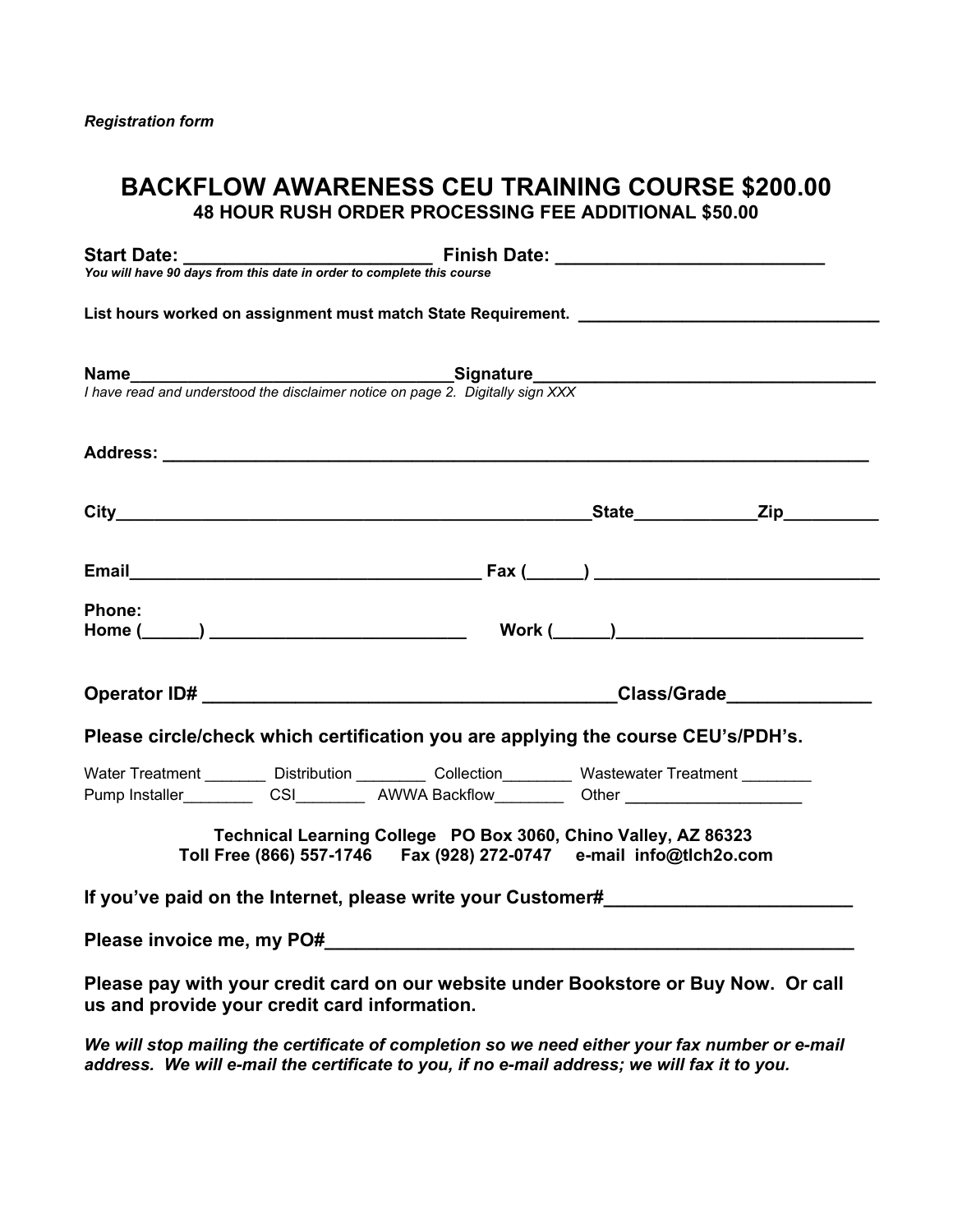#### **DISCLAIMER NOTICE**

I understand that it is my responsibility to ensure that this CEU course is either approved or accepted in my State for CEU credit. I understand State laws and rules change on a frequent basis and I believe this course is currently accepted in my State for CEU or contact hour credit, if it is not, I will not hold Technical Learning College responsible. I also understand that this type of study program deals with dangerous conditions and that I will not hold Technical Learning College, Technical Learning Consultants, Inc. (TLC) liable for any errors or omissions or advice contained in this CEU education training course or for any violation or injury, death, neglect, damage caused by this CEU education training or course material suggestion or error.

I will call or contact TLC if I need help or assistance and double-check to ensure my registration page and assignment has been received and graded. In order to maintain the integrity of our courses we do not distribute test scores, percentages or questions missed. Our exams are based upon pass/fail criteria with the benchmark for successful completion set at 70%. Once you pass the exam, your record will reflect a successful completion and a certificate will be issued to you.

Check here to see if the course is was approved in your State, TLC does not guarantee if the course is accepted for credit because States change their rules.

#### **State Approval Listing URL…**

*<http://www.abctlc.com/downloads/PDF/CEU%20State%20Approvals.pdf>*

*You can obtain a printed version from TLC for an additional \$169.95 plus shipping charges.* 

#### **AFFIDAVIT OF EXAM COMPLETION**

I affirm that I personally completed the entire text of the course. I also affirm that I completed the exam without assistance from any outside source. I understand that it is my responsibility to file or maintain my certificate of completion as required by the state or by the designation organization.

# **Texas TCEQ STUDENTS ONLY**

All TCEQ Students will need to sign this and date this form as well. TCEQ students will also be given special assistance if you fail the examination. You will also have access to failed or wrong questions and/or the area or topic of the assignment to complete your learning experience.

## **Attention Texas TCEQ Operators, Irrigators, CSI and Backflow Testers…**

**NOTE:** Any course cannot be taken for same credit in the same renewal period. Please call TCEQ and make sure that these courses are still accepted for credit before starting. Do not retake this course for credit in the same renewal period. TCEQ rules and decisions change frequently.

**Signature** 

*There are no intention trick questions in the assignment.*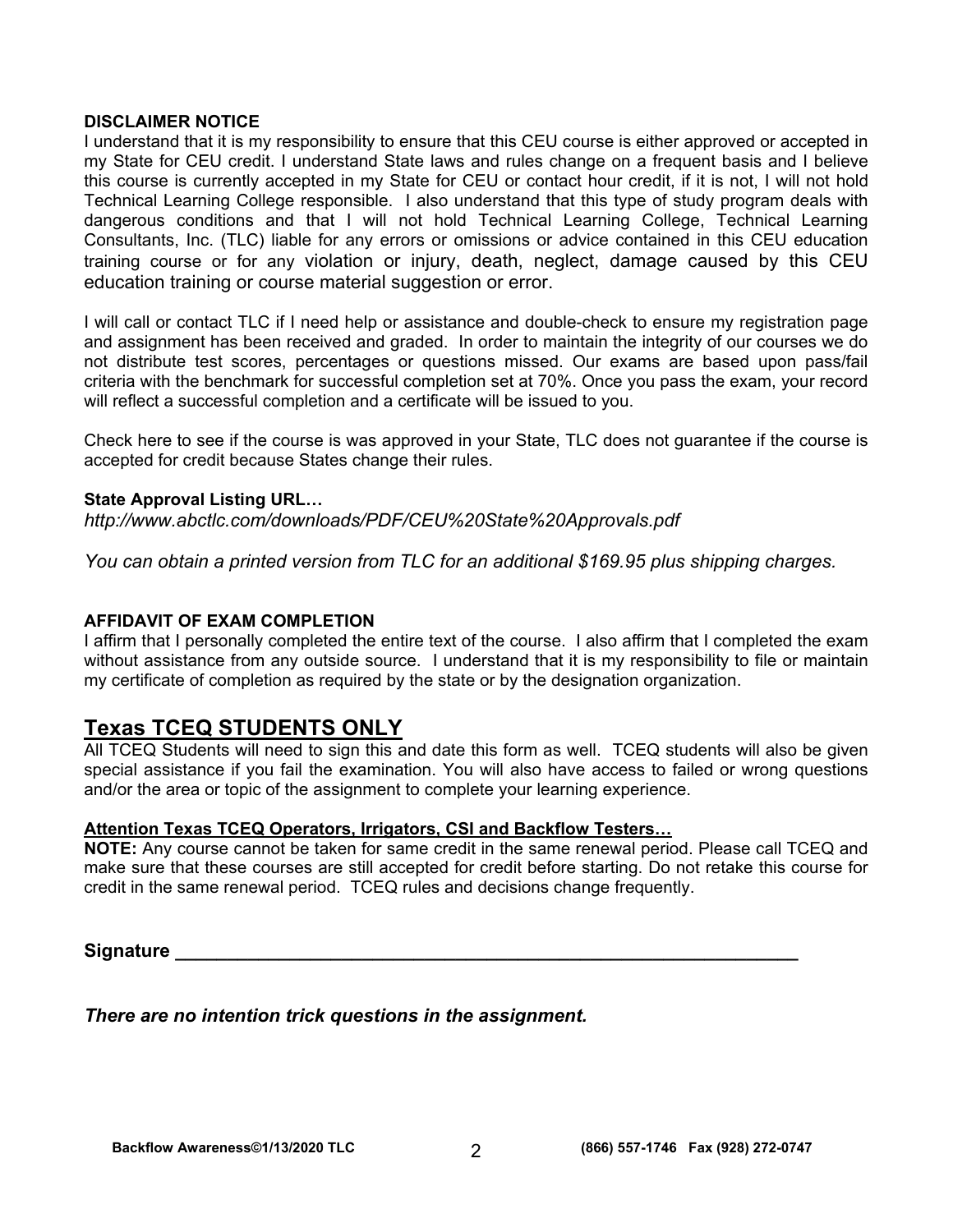# **For Texas TCEQ Wastewater / Collections Operators**

# **Rule Changes and Updates for Domestic Wastewater Systems**

On Nov. 4, 2014, TCEQ commissioners adopted revisions to 30 Texas Administrative Code (TAC), Chapter 217, Design Criteria for Domestic Wastewater Systems, and "re-adopted" previously repealed rules in 30 TAC, Chapter 317, Design Criteria Prior to 2008.

# *Some of the changes to Chapter 217 include:*

- Adding new definitions and clarifying existing definitions;
- Adding design criteria and approval requirements for rehabilitation of existing infrastructure;
- Adding design criteria for new technologies, including cloth filters and air lift pumps;
- Making changes to reflect modern practices, standards and trends;
- Modifying rule language to improve readability and enforceability; and
- Modifying the design organic loadings and flows for a new wastewater treatment facility.

# **SUBCHAPTER A: ADMINISTRATIVE REQUIREMENTS §§217.1 - 217.18**

Effective December 4, 2015 §217.1. Applicability. (a) Applicability. (1) This chapter applies to the design, operation, and maintenance of: (A) domestic wastewater treatment facilities that are constructed with plans and specifications received and approved by the executive director after the effective date of the amendments to this chapter; (B) treatment units that are altered, constructed, or re-rated with plans and specifications received and approved by the executive director after the effective date of the amendments to this chapter; (C) collection systems that are constructed with plans and specifications received and approved by the executive director after the effective date of the amendments to this chapter; (D) collection system units that are altered, constructed, or re-rated with plans and specifications received and approved by the executive director after the effective date of the amendments to this chapter; (E) existing domestic wastewater treatment facilities that do not have a current Texas Pollutant Discharge Elimination System permit or a Texas Land Application Permit and are required to have an active wastewater permit; (F) existing wastewater treatment facilities and collection systems that never received approval for plans and specifications from the executive director; and (G) collection system rehabilitation projects covered in §217.56(c) and §217.69 of this title (relating to Trenchless Pipe Installation; and Maintenance, Inspection, and Rehabilitation of the Collection System). (2) Domestic wastewater treatment facilities, treatment units, collection systems, and collection system units with plans and specifications approved by the executive director that were received on or after August 28, 2008 and before the effective date of this chapter must comply with the rules in this chapter, as they existed immediately before the effective date of the amendments to this chapter.

The rules in Texas Commission on Environmental Quality Page 2 Chapter 217 - Design Criteria for Domestic Wastewater Systems effect immediately before the effective date of the amendments to this chapter are continued in effect for that purpose. (3) This chapter does not apply to: (A) the design, installation, operation, or maintenance of domestic wastewater treatment facilities, treatment units, collection systems, or collection system units with plans and specifications that were approved by the executive director on or before August 27, 2008, which are governed by Chapter 317 of this title (relating to Design Criteria Prior to 2008) or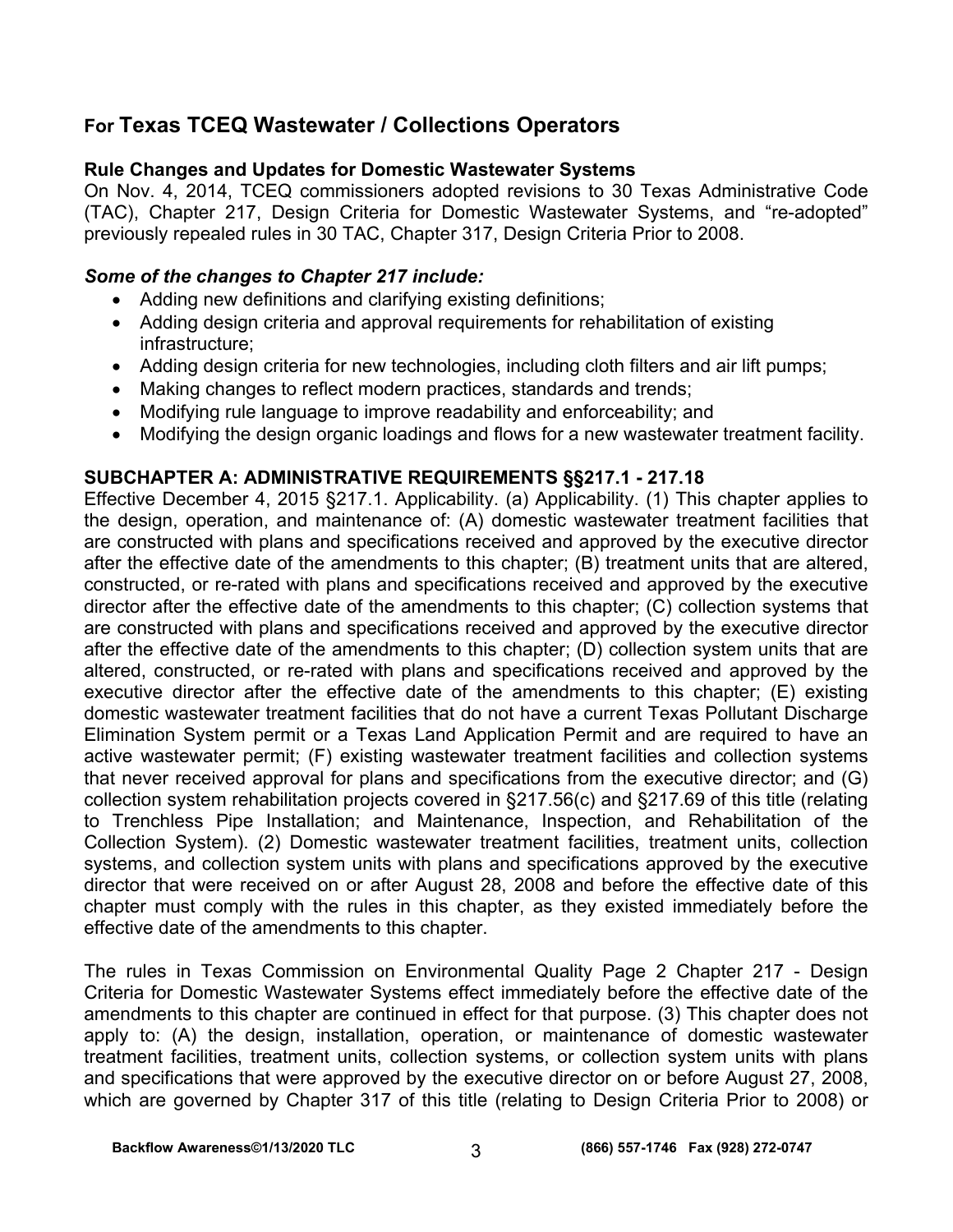design criteria that preceded Chapter 317 of this title; and (B) systems regulated by Chapter 285 of this title (relating to On-Site Sewage Facilities); or collection systems or wastewater treatment facilities that collect, transport, treat, or dispose of wastewater that does not have the characteristics of domestic wastewater, although the wastewater may contain domestic wastewater.

(b) The executive director may grant variances from new requirements added by the amendments of this chapter to a person who proposes to construct, alter, or re-rate a collection system or wastewater treatment facility if the plans and specifications for the project are submitted within 180 days after the date the amendments to this chapter are effective, provided the plans and specifications comply with the rules in effect immediately prior to the amendment. Adopted November 4, 2015 Effective December 4, 2015

## **The link to the rules is available on the TCEQ website at <https://www.tceq.texas.gov/rules/indxpdf.html>**

\_\_\_\_\_\_\_\_\_\_\_\_\_\_\_\_\_\_\_\_\_\_\_\_\_\_\_\_\_\_\_\_\_\_\_\_\_\_\_\_\_\_\_\_\_\_\_\_\_\_\_\_\_

\_\_\_\_\_\_\_\_\_\_\_\_\_\_\_\_\_\_\_\_\_\_\_\_\_\_\_\_\_\_\_\_\_\_\_\_\_\_\_\_\_\_\_\_\_\_\_\_\_\_\_\_\_

Please sign and date this notice

Printed Name

Signature **Date**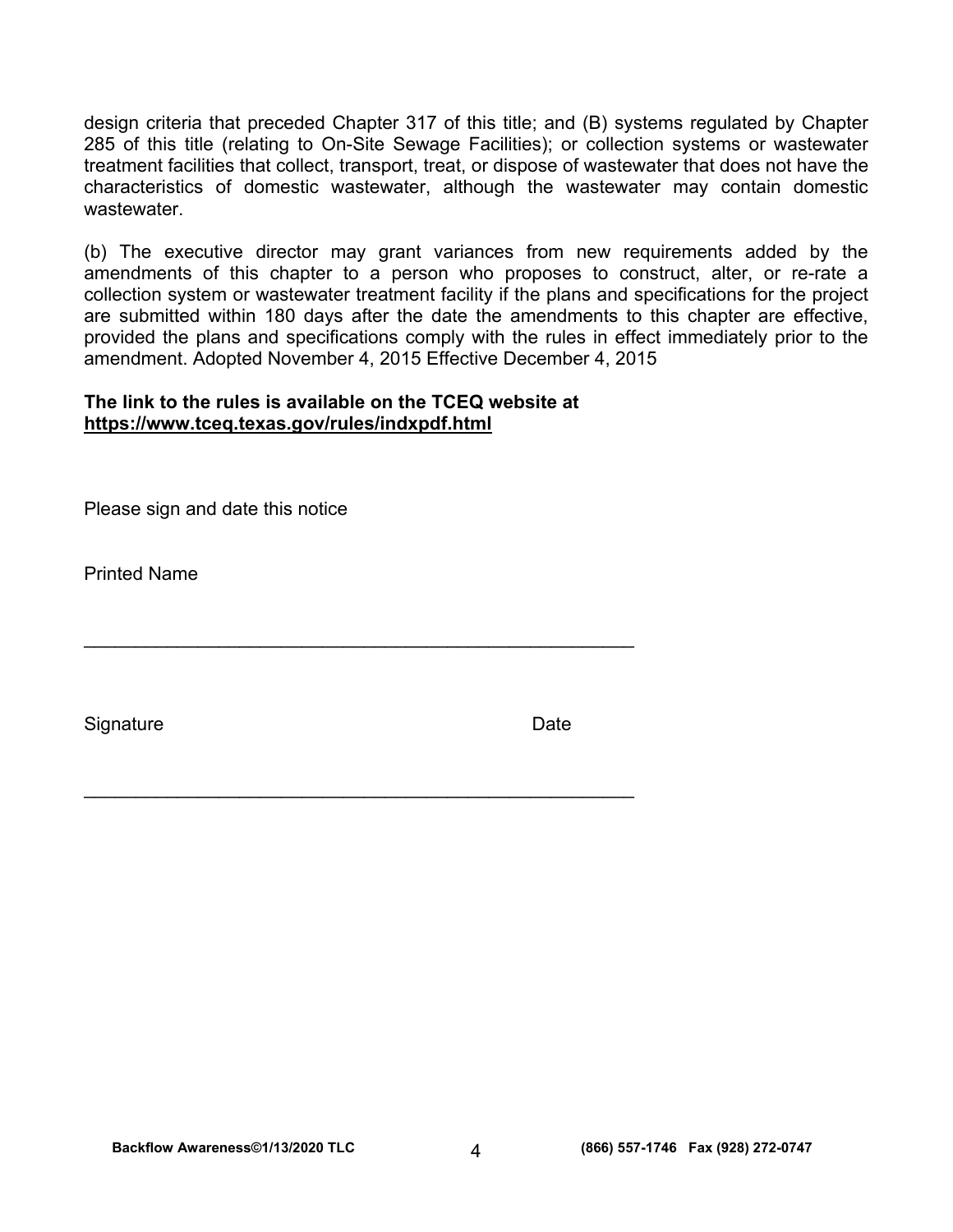# **Texas Students Only**

**Acknowledgement of Notice of Potential Ineligibility for License** 

*You are required to sign and return to TLC or your credit will not be reported.* 

| Name: |  |  |  |
|-------|--|--|--|
|       |  |  |  |

Date of Birth:\_\_\_\_\_\_\_\_\_\_\_\_\_\_\_\_\_\_\_\_\_\_\_\_\_\_\_\_\_\_\_\_\_\_\_\_\_\_\_\_\_\_\_\_\_\_\_\_\_\_\_

Email Address: \_\_\_\_\_\_\_\_\_\_\_\_\_\_\_\_\_\_\_\_\_\_\_\_\_\_\_\_\_\_\_\_\_\_\_\_\_\_\_\_\_\_\_\_\_\_\_\_\_

By signing this form, I acknowledge that Technical Learning College notified me of the following:

- the potential ineligibility of an individual who has been convicted of an offense to be issued an occupational license by the Texas Commission on Environmental Quality (TCEQ) upon completion of the educational program;
- the current TCEQ Criminal Conviction Guidelines for Occupational Licensing, which describes the process by which the TCEQ's Executive Director determines whether a criminal conviction:
- renders a prospective applicant an unsuitable candidate for an occupational license;
- warrants the denial of a renewal application for an existing license; or
- warrants revocation or suspension of a license previously granted.
- the right to request a criminal history evaluation from the TCEQ under Texas Occupations Code Section 53.102; and
- that the TCEQ may consider an individual to have been convicted of an offense for the purpose of denying, suspending or revoking a license under circumstances described in Title 30 Texas Administrative Code Section 30.33.

Enrollee Signature: \_\_\_\_\_\_\_\_\_\_\_\_\_\_\_\_\_\_\_\_\_\_\_\_\_\_\_\_\_\_\_\_\_\_ Date: \_\_\_\_\_\_\_\_\_

Name of Training Provider/Organization: Technical Learning College

Contact Person: Melissa Durbin Role/Title: Dean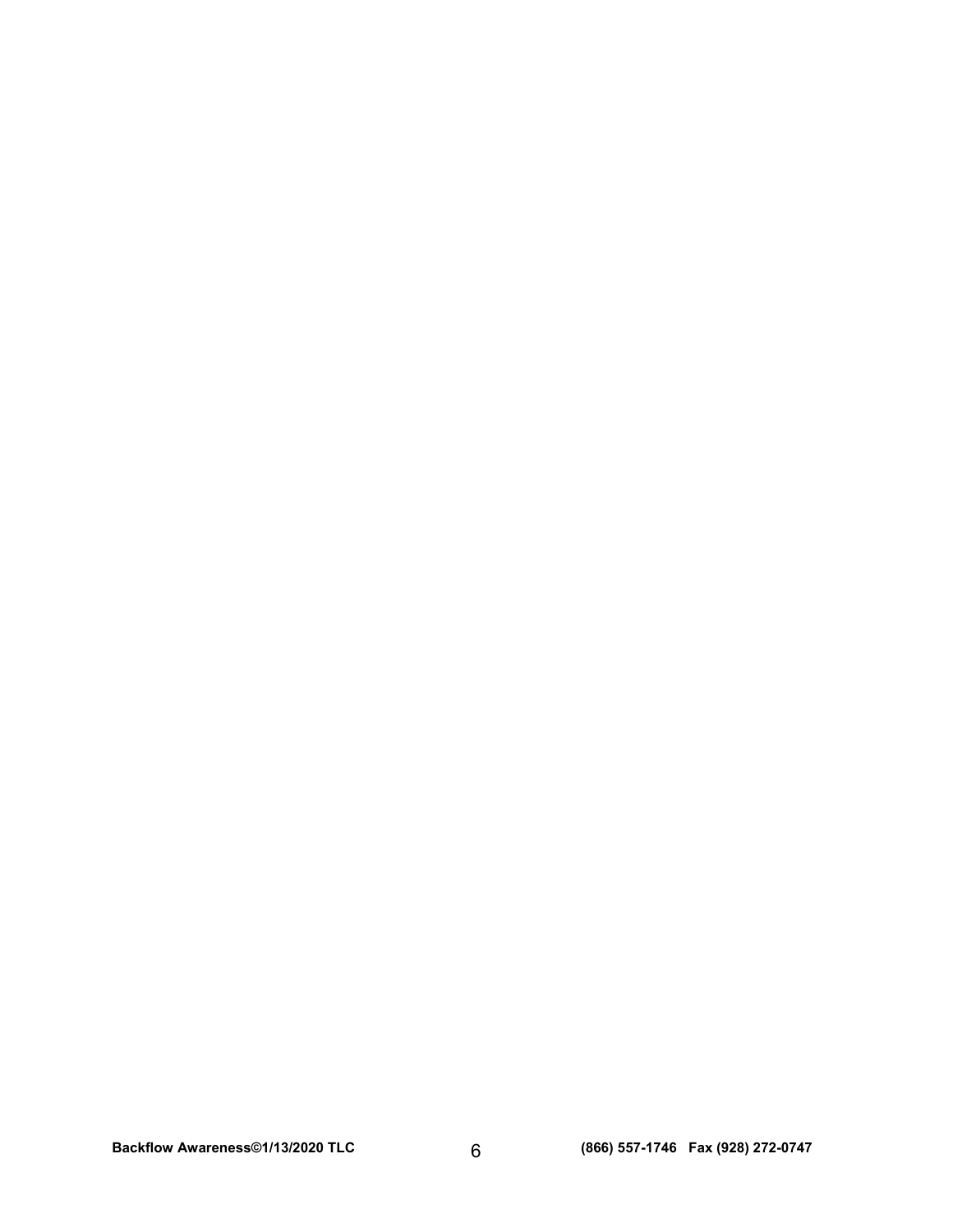# **CERTIFICATION OF COURSE PROCTOR**

Technical Learning College requires that our students who takes a correspondence or home study program course must pass a proctored course reading, quiz and final examination. The proctor must complete and provide to the school a certification form approved by the commission for each examination administered by the proctor.

**Instructions**. When a student completes the course work, fill out the blanks in this section and provide the form to the proctor with the examination.

Name of Course: We have a series of  $\sim$ 

Name of Licensee: **Name of Licensee:** 

**Instructions to Proctor**. After an examination is administered, complete and return this certification and examination to the school in a sealed exam packet or in pdf format.

I certify that:

 $\overline{a}$ 

- 1. I am a disinterested third party in the administration of this examination. I am not related by blood, marriage or any other relationship to the licensee which would influence me from properly administering the examination.
- 2. The licensee showed me positive photo identification prior to completing the examination.
- 3. The enclosed examination was administered under my supervision on . The licensee received no assistance and had no access to books, notes or reference material.
- 4. I have not permitted the examination to be compromised, copied, or recorded in any way or by any method.
- 5. Provide an estimate of the amount of time the student took to complete the assignment.

Time to complete the entire course and final exam.

Notation of any problem or concerns:

Name and Telephone of Proctor (please print):

Signature of Proctor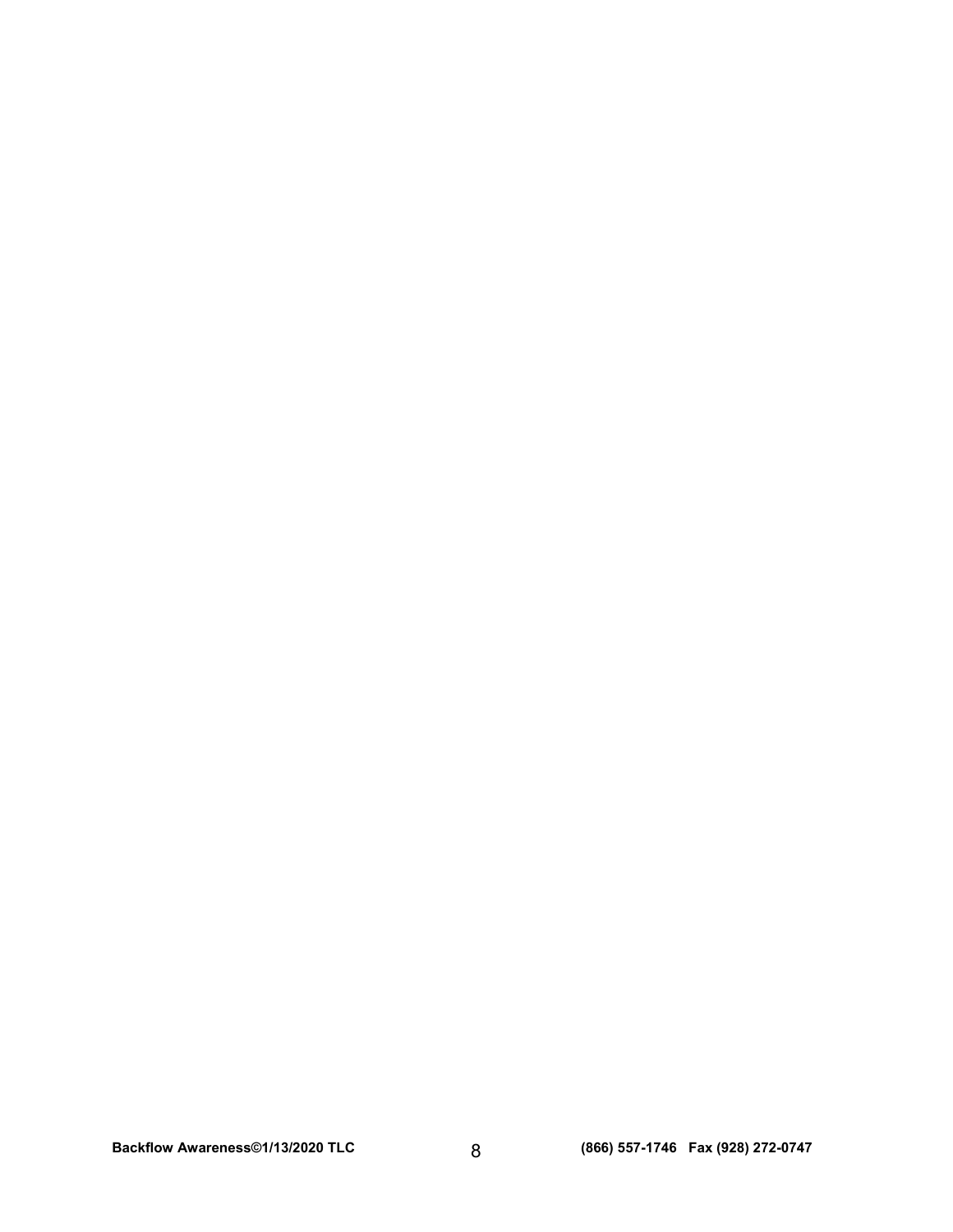# *Please e-mail or fax this survey along with your final exam*

# **Backflow Awareness CEU Training Course CUSTOMER SERVICE RESPONSE CARD**

|                                | $\mathsf{Telephone}\ \text{\#}$                       |  |  |  |  |  |                                                                                                                        |
|--------------------------------|-------------------------------------------------------|--|--|--|--|--|------------------------------------------------------------------------------------------------------------------------|
|                                | <b>ANSWER IN THE AREA BELOW.</b>                      |  |  |  |  |  | PLEASE COMPLETE THIS FORM BY CIRCLING THE NUMBER OF THE APPROPRIATE                                                    |
|                                | 1. Please rate the difficulty of your course.         |  |  |  |  |  | Very Easy 0 1 2 3 4 5 Very Difficult                                                                                   |
|                                | 2. Please rate the difficulty of the testing process. |  |  |  |  |  | Very Easy 0 1 2 3 4 5 Very Difficult                                                                                   |
|                                |                                                       |  |  |  |  |  | 3. Please rate the subject matter on the exam to your actual field or work.<br>Very Similar 0 1 2 3 4 5 Very Different |
|                                |                                                       |  |  |  |  |  |                                                                                                                        |
|                                | What would you do to improve the course?              |  |  |  |  |  |                                                                                                                        |
|                                |                                                       |  |  |  |  |  |                                                                                                                        |
|                                | How about the price of the course?                    |  |  |  |  |  |                                                                                                                        |
|                                | Poor Fair Average Good Great                          |  |  |  |  |  |                                                                                                                        |
| How was your customer service? |                                                       |  |  |  |  |  |                                                                                                                        |
| Poor Fair Average Good Great   |                                                       |  |  |  |  |  |                                                                                                                        |
|                                | Any other concerns or comments.                       |  |  |  |  |  |                                                                                                                        |

**\_\_\_\_\_\_\_\_\_\_\_\_\_\_\_\_\_\_\_\_\_\_\_\_\_\_\_\_\_\_\_\_\_\_\_\_\_\_\_\_\_\_\_\_\_\_\_\_\_\_\_\_\_\_\_\_\_\_\_\_\_\_\_\_\_\_\_\_\_\_\_\_\_\_\_**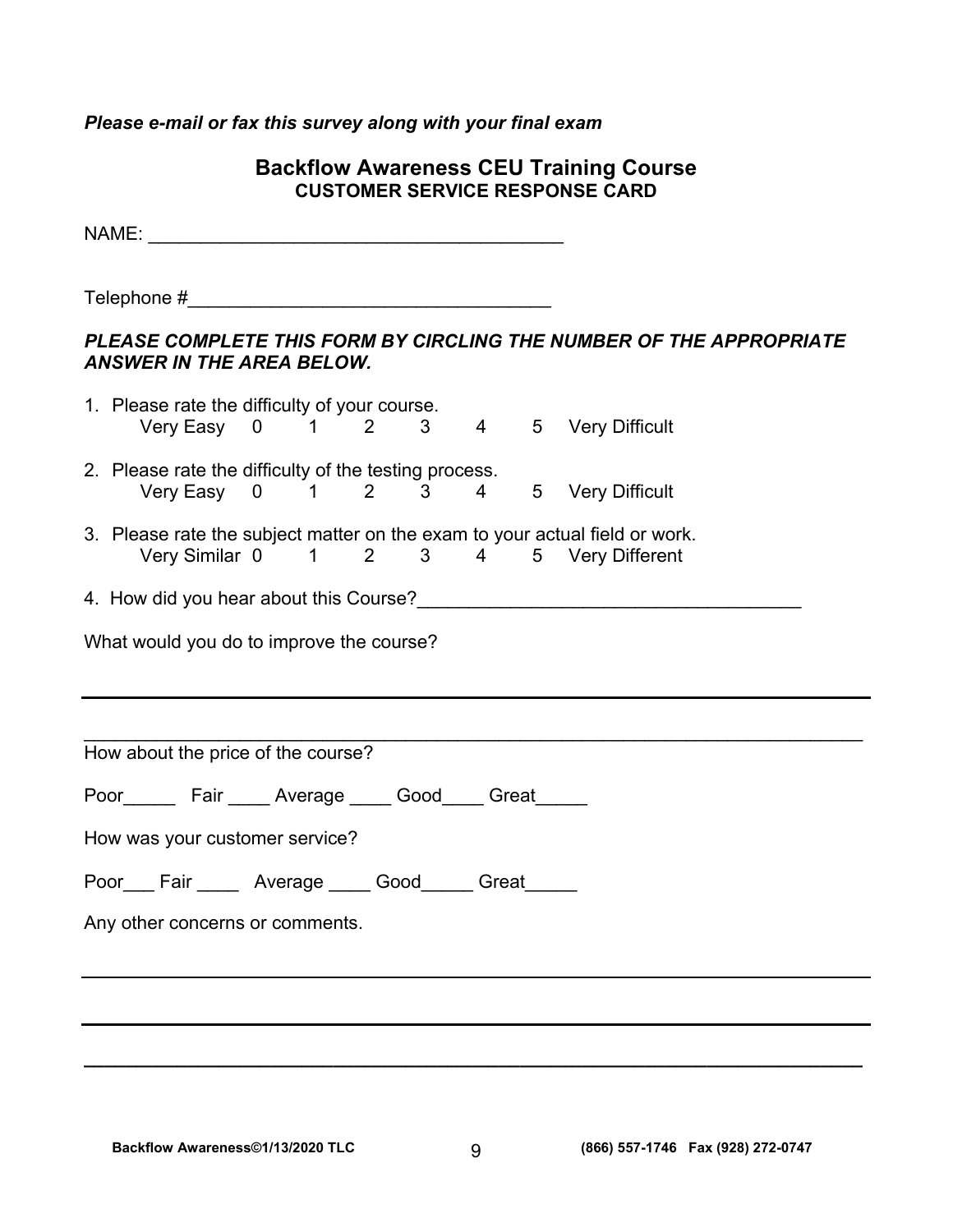# **Special Notice to all Texas (TCEQ) Students**

# **§ 344.51. SPECIFIC CONDITIONS AND CROSS-CONNECTION CONTROL.**

 (d) If an irrigation system is designed or installed on a property that is served by an on-site sewage facility, as defined in Chapter 285 of this title (relating to On-Site Sewage Facilities), then:

(1) all irrigation piping and valves must meet the separation distances from the On-Site Sewage Facilities system as required for a private water line in §285.91(10) of this title (relating to Minimum Required Separation Distances for On-Site Sewage Facilities);

(2) any connections using a private or public potable water source must be connected to the water source through a reduced pressure principle backflow prevention assembly as defined in §344.50 of this title (relating to Backflow Prevention Methods); and

(3) any water from the irrigation system that is applied to the surface of the area utilized by the On-Site Sewage Facility system must be controlled on a separate irrigation zone or zones so as to allow complete control of any irrigation to that area so that there will not be excess water that would prevent the On-Site Sewage Facilities system from operating effectively.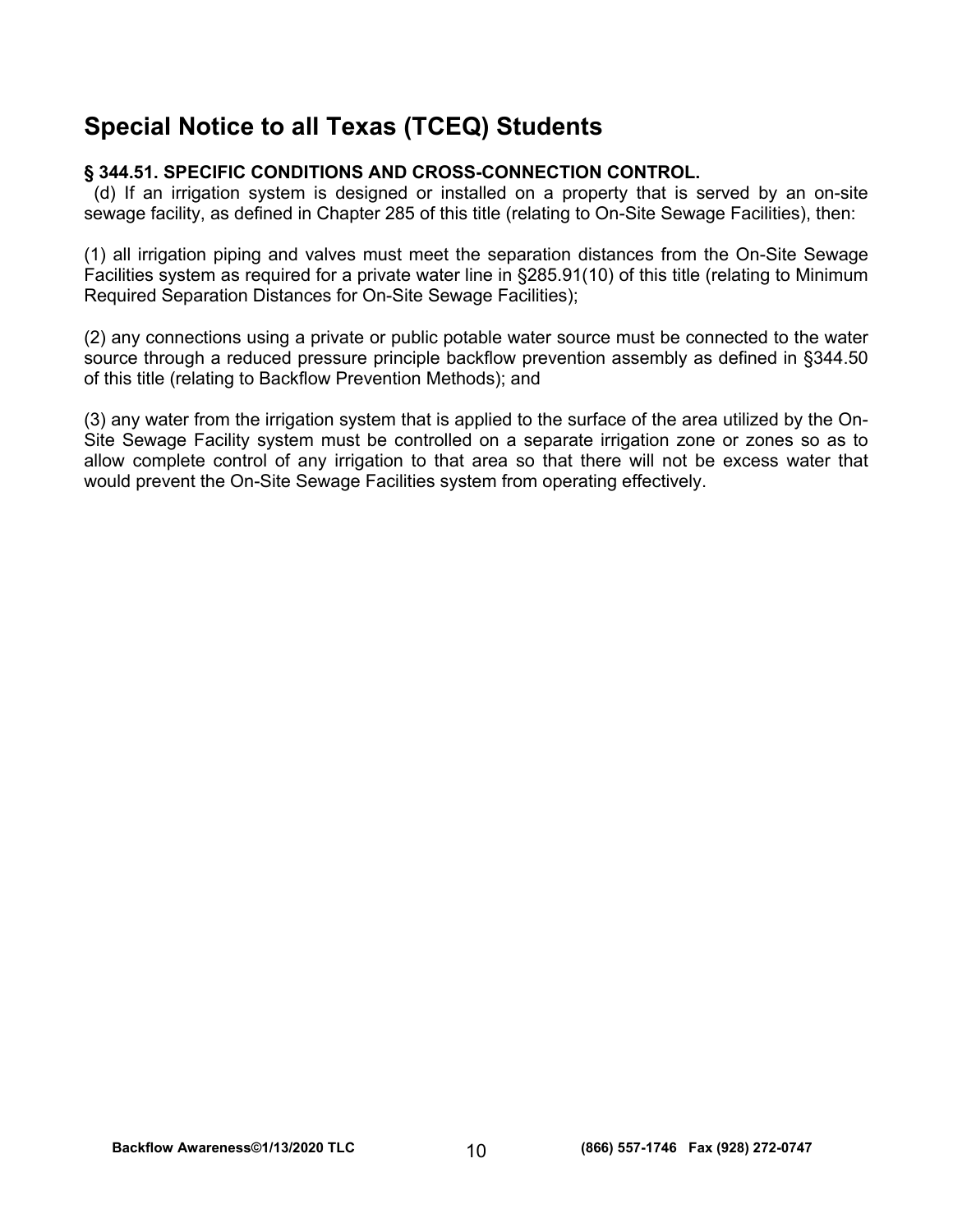# **Backflow Awareness CEU Course Answer Key**

| Telephone # ___________________________                                          |                                                                                    |
|----------------------------------------------------------------------------------|------------------------------------------------------------------------------------|
|                                                                                  | Did you check with your State agency to ensure this course is accepted for credit? |
| Method of Course acceptance confirmation. Please fill this section               | No refunds.                                                                        |
| Website __ Telephone Call___ Email____ Spoke to_________________________________ |                                                                                    |
| Did you receive the approval number, if applicable?                              |                                                                                    |
| What is the course approval number, if applicable?                               |                                                                                    |

*You are responsible to ensure that TLC receives the Assignment and Registration Key. Please call us to ensure that we received it.* 

*Please select one answer. You can Bold, Circle, Underline or X your answer. You can use Adobe Acrobat DC to electronically fill out this sheet.* 

| 1. ABCD     | 18. A B     | 35. A B C D | 52. A B C D |
|-------------|-------------|-------------|-------------|
| 2. ABCD     | 19. A B C D | 36. A B C D | 53. A B C D |
| 3. ABCD     | 20. A B     | 37. A B C D | 54. A B     |
| 4. ABCD     | 21. A B     | 38. A B C D | 55. A B     |
| 5. ABCD     | 22. A B C D | 39. A B C D | 56. A B C D |
| 6. ABCD     | 23. A B C D | 40. A B C D | 57. A B C D |
| 7. ABCD     | 24. A B     | 41. A B     | 58. A B C D |
| 8. ABCD     | 25. A B     | 42. A B     | 59. A B C D |
| 9. ABCD     | 26. A B     | 43. A B C D | 60. A B C D |
| 10. A B C D | 27. A B     | 44. A B C D | 61. A B C D |
| 11. A B     | 28. A B     | 45. A B C D | 62. A B C D |
| 12. A B     | 29. A B     | 46. A B C D | 63. A B C D |
| 13. A B C D | 30. A B     | 47. A B C D | 64. A B C D |
| 14. A B C D | 31. A B     | 48. A B C D | 65. A B C D |
| 15. A B     | 32. A B C D | 49. A B C D | 66. A B C D |
| 16. A B     | 33. A B C D | 50. A B C D | 67. A B     |
| 17. A B     | 34. A B C D | 51. A B C D | 68. A B     |
|             |             |             |             |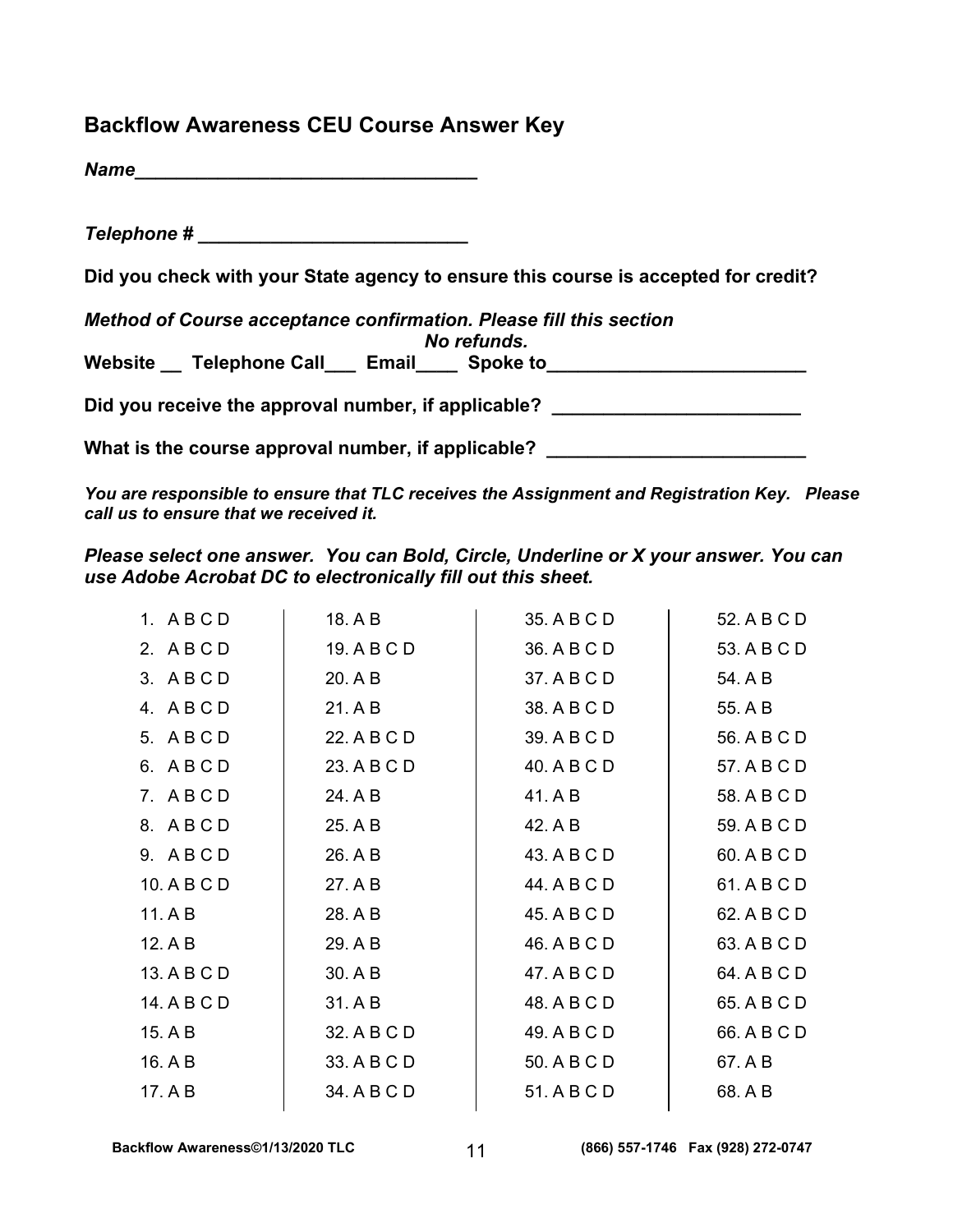| 69. A B                          | 104. A B C D |    | 139. AB      | 174. A B C D                      |
|----------------------------------|--------------|----|--------------|-----------------------------------|
| 70. AB                           | 105. A B C D |    | 140. A B     | 175. A B                          |
| 71. AB                           | 106. A B C D |    | 141. A B     | 176. A B C D                      |
| 72. AB                           | 107. A B C D |    | 142. AB      | 177. A B C D                      |
| 73. A B                          | 108. A B C D |    | 143. A B     | 178. A B C D                      |
| 74. AB                           | 109. A B C D |    | 144. A B     | 179. A B                          |
| 75. A B                          | 110. A B C D |    | 145. A B     | 180. A B C D                      |
| 76. A B C D                      | 111. A B C D |    | 146. A B     | 181. A B C D                      |
| 77. A B C D                      | 112. A B C D |    | 147. AB      | 182. A B C D                      |
| 78. A B C D                      | 113. A B C D |    | 148. AB      | 183. A B C D                      |
| 79. A B C D                      | 114. A B C D |    | 149. A B C D | 184. A B C D                      |
| 80. A B C D                      | 115. A B C D |    | 150. A B C D | 185. A B C D                      |
| 81. A B C D                      | 116. A B C D |    | 151. A B C D | 186. A B C D                      |
| 82. A B C D                      | 117. A B C D |    | 152. A B C D | 187. A B C D                      |
| 83. A B C D                      | 118. A B C D |    | 153. A B C D | 188. A B C D                      |
| 84. A B C D                      | 119. A B C D |    | 154. A B C D | 189. A B C D                      |
| 85. A B C D                      | 120. A B     |    | 155. A B C D | 190. A B C D                      |
| 86. A B C D                      | 121. A B     |    | 156. A B C D | 191. A B C D                      |
| 87. A B C D                      | 122. A B     |    | 157. A B     | 192. A B C D                      |
| 88. A B C D                      | 123. A B     |    | 158. A B     | 193. A B C D                      |
| 89. A B C D                      | 124. A B     |    | 159. A B C D | 194. A B C D                      |
| 90. A B C D                      | 125. A B     |    | 160. A B     | 195. A B C D                      |
| 91. A B C D                      | 126. A B     |    | 161. AB      | 196. A B C D                      |
| 92. A B C D                      | 127. A B     |    | 162. A B     | 197. A B C D                      |
| 93. A B C D                      | 128. A B     |    | 163. A B     | 198. A B C D                      |
| 94. ABCD                         | 129. AB      |    | 164. A B     | 199. A B C D                      |
| 95. A B C D                      | 130. A B C D |    | 165. A B     | 200. A B C D                      |
| 96. A B C D                      | 131. ABCD    |    | 166. A B     |                                   |
| 97. ABCD                         | 132. A B C D |    | 167. AB      |                                   |
| 98. A B C D                      | 133. A B C D |    | 168. AB      |                                   |
| 99. A B C D                      | 134. A B C D |    | 169. AB      |                                   |
| 100. A B C D                     | 135. A B C D |    | 170. A B C D |                                   |
| 101. A B C D                     | 136. A B     |    | 171. ABCD    |                                   |
| 102. A B C D                     | 137. A B     |    | 172. A B C D |                                   |
| 103. A B C D                     | 138. A B     |    | 173. A B C D |                                   |
| Backflow Awareness©1/13/2020 TLC |              | 12 |              | (866) 557-1746 Fax (928) 272-0747 |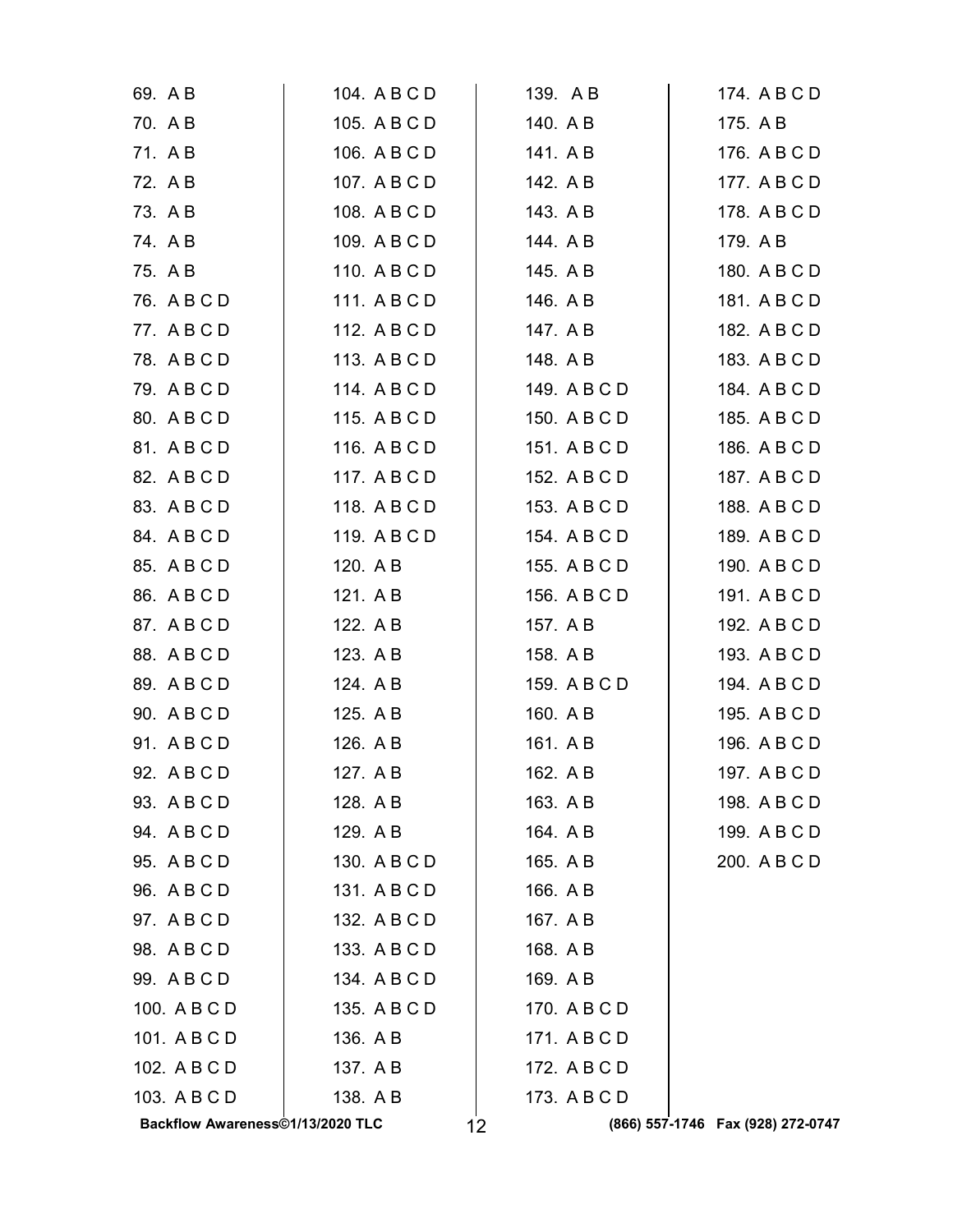**Amount of Time for Course Completion – How many hours you spent on course?** 

#### **Must match State Hour Requirement (Hours)**

*I understand that I am 100 percent responsible to ensure that TLC receives the Assignment and Registration Key and that it is accepted for credit by my State. I understand that TLC has a zero tolerance towards not following their rules, cheating or hostility towards staff or instructors. I need to complete the entire assignment for credit. There is no credit for partial assignment completion. My exam was proctored. I will contact TLC if I do not hear back from them within 2 days of assignment submission. I will forfeit my purchase costs and will not receive credit or a refund if I do not abide with TLC's rules. I will not hold TLC liable for any errors, injury, death or non-compliance with rules. I will abide with all federal and state rules and rules found on page 2.* 

**Please Sign that you understand and will abide with TLC's Rules.** 

# **\_\_\_\_\_\_\_\_\_\_\_\_\_\_\_\_\_\_\_\_\_\_\_\_\_\_\_\_\_\_\_\_\_\_\_\_\_\_\_\_\_\_\_\_\_\_\_\_\_\_\_\_ Signature**

*Please write down any questions you were not able to find the answers or that have errors.*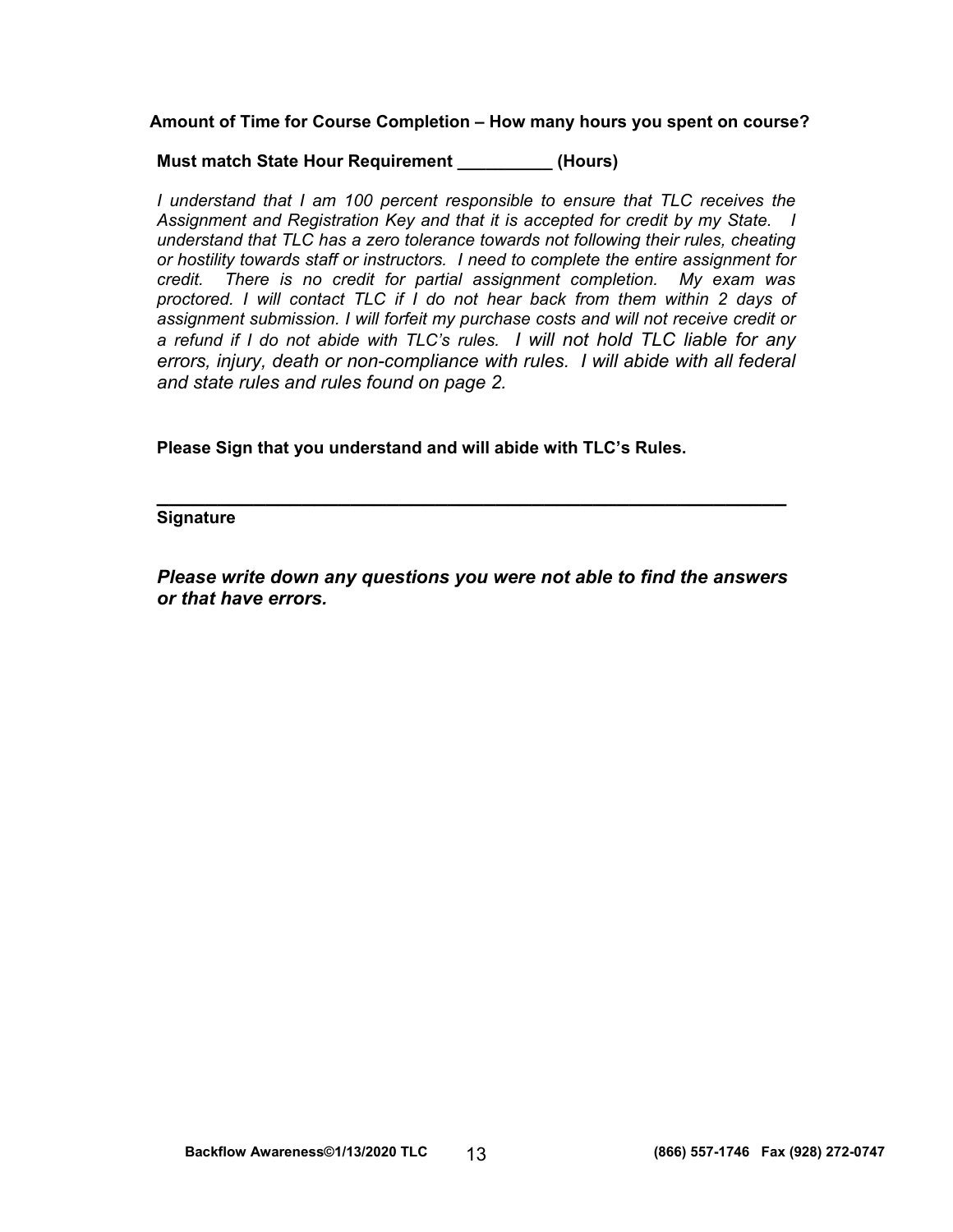# **When finished with your assignment.**

Please scan the Registration Page, Answer Key and Driver's License and email it to info@TLCH2O.com.

If you are unable to scan, take a photo of these documents with your iPhone and send these to TLC, info@TLCH2O.com.

If you are unable to scan and email, please fax these to TLC,

# **(928) 468-0675 If you fax, call to confirm that we received your paperwork.**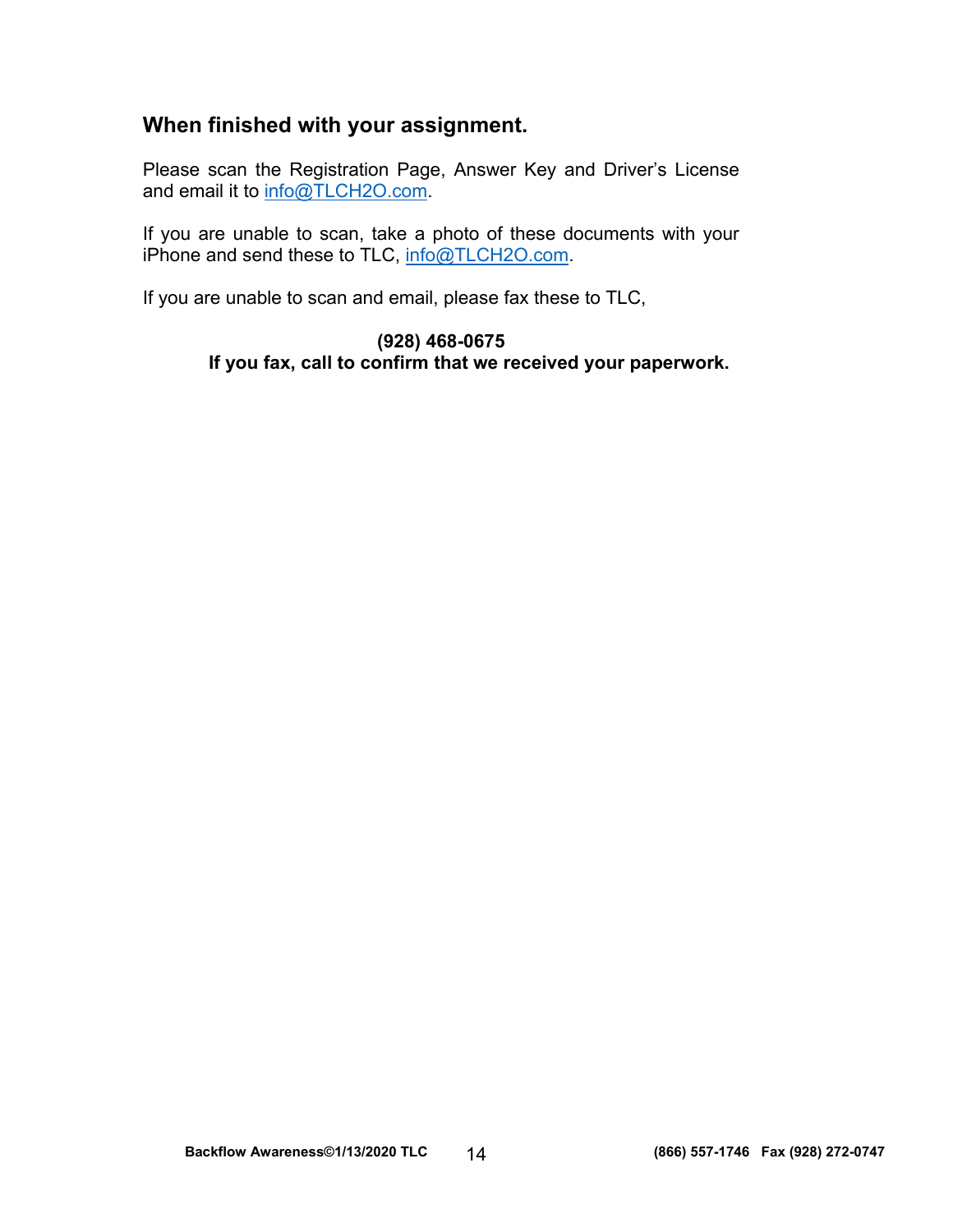# **BACKFLOW AWARENESS CEU COURSE ASSIGNMENT**

## *You may re-type or use this Word document to assist your assignment*

The focus of this course is a basic understanding of Backflow Prevention/Cross-Connection. This course is **NOT** designed to certify you as a General Tester or a Cross-Connection Specialist.

You will have 90 days from receipt of this course to complete in order to receive your Continuing Education Units (**CEUs**) or Professional Development Hours (**PDHs**).

A score of 70 % or better is necessary to pass this course. If you should need any assistance, please email all concerns and the final test to [info@tlch2o.com. Y](mailto:info@tlch2o.com)ou can find online assistance for this course on the in the Search function on Adobe Acrobat PDF to help find the answers.

## *Please write down any questions you were not able to find the answers or that have errors.*

*You are finished, please r e-mail your assignment and registration page.* 

1. Which of the following definitions is height of a column or body of fluid above a given point expressed in linear units?

- A. Head, Friction C. Hydraulics
- B. Head D. None of the above

2. Which of the following definitions is required to overcome the friction at the interior surface of a conductor and between fluid particles in motion?

- A. Head, Friction C. Hydraulics
- B. Head, static D. None of the above

3. Which of the following definitions is the pressure applied to a confined fluid at rest is transmitted with equal intensity throughout the fluid?

- A. Pressure C. Pascal's Law
- B. Hydraulics D. None of the above

4. Which of the following definitions is the application of continuous force by one body upon another that it is touching; compression?

- A. Pressure C. Pascal's Law
- B. Hydraulics D. None of the above

5. Which of the following definitions is the pressure is equal to the height times the density of the liquid?

- A. Head, static C. Hydrokinetics
- B. Head D. None of the above

6. Which of the following definitions varies with flow, size, type, and conditions of conductors and fittings, and the fluid characteristics?

- A. Head, Friction C. Hydraulics
- B. Head, static D. None of the above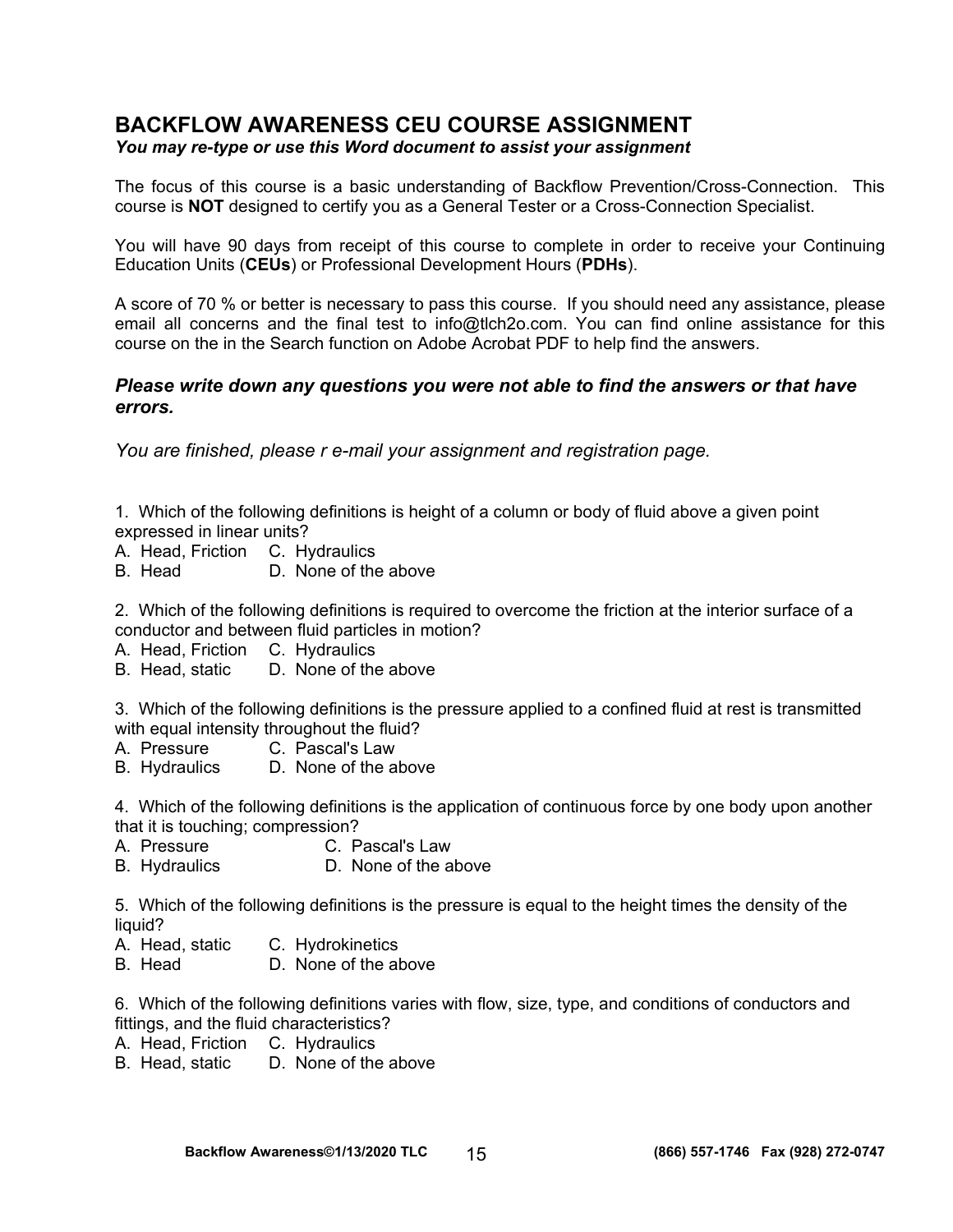- 7. Which of the following definitions is the pressure in a fluid at rest?
- A. Pressure, Atmospheric C. Pressure, Gauge
- B. Pressure, Static D. None of the above
- 8. Which of the following definitions is the height of a column or body of fluid above a given point?
- A. Head, Friction C. Hydraulics
- B. Head, static D. None of the above
- 9. Which of the following definitions is often used to indicate gauge pressure?
- A. Head, Friction C. Hydraulics
- B. Head D. None of the above

#### **Hydraulics**

10. Which of the following includes the behavior of all liquids, although it is primarily concerned with the motion of liquids?

- A. Fluids C. Hydraulics
- B. Hydrostatics D. None of the above

11. Hydrostatics is based on the Greek word for water, and originally covered the study of the physical behavior of water at rest and in motion.

A. True B. False

12. Hydraulics is a branch of engineering concerned mainly with moving liquids.

A. True B. False

#### **What is Fluid Mechanics?**

13. Fluid mechanics is a science concerned with the response of fluids to\_\_\_\_\_\_\_\_\_\_\_\_\_\_\_\_.

A. Forces C. Forces exerted upon them

B. Its velocity D. None of the above

## **Fluid Statics**

14. Fluid statics or hydrostatics is the branch of fluid mechanics that studies\_\_\_\_\_\_\_\_\_\_\_\_\_\_\_\_\_. It embraces the study of the conditions under which fluids are at rest in stable equilibrium; and is contrasted with fluid dynamics, the study of fluids in motion.

A. Forces C. Fluids at rest

B. Its velocity D. None of the above

## **Fluid Dynamics**

15. Fluid dynamics has several sub-disciplines itself, including aerodynamics (the study of air and other gases in motion) and hydrodynamics (the study of liquids in motion).

A. True B. False

16. Fluid dynamics offers a systematic structure—which underlies these practical disciplines—that embraces empirical and semi-empirical laws derived from flow measurement and used to solve practical problems.

A. True B. False

17. Fluid dynamics has a wide range of applications, including calculating forces and moments on aircraft, determining the mass flow rate of petroleum through pipelines, predicting evolving weather patterns, even understanding nebulae in interstellar space and modeling explosions. A. True B. False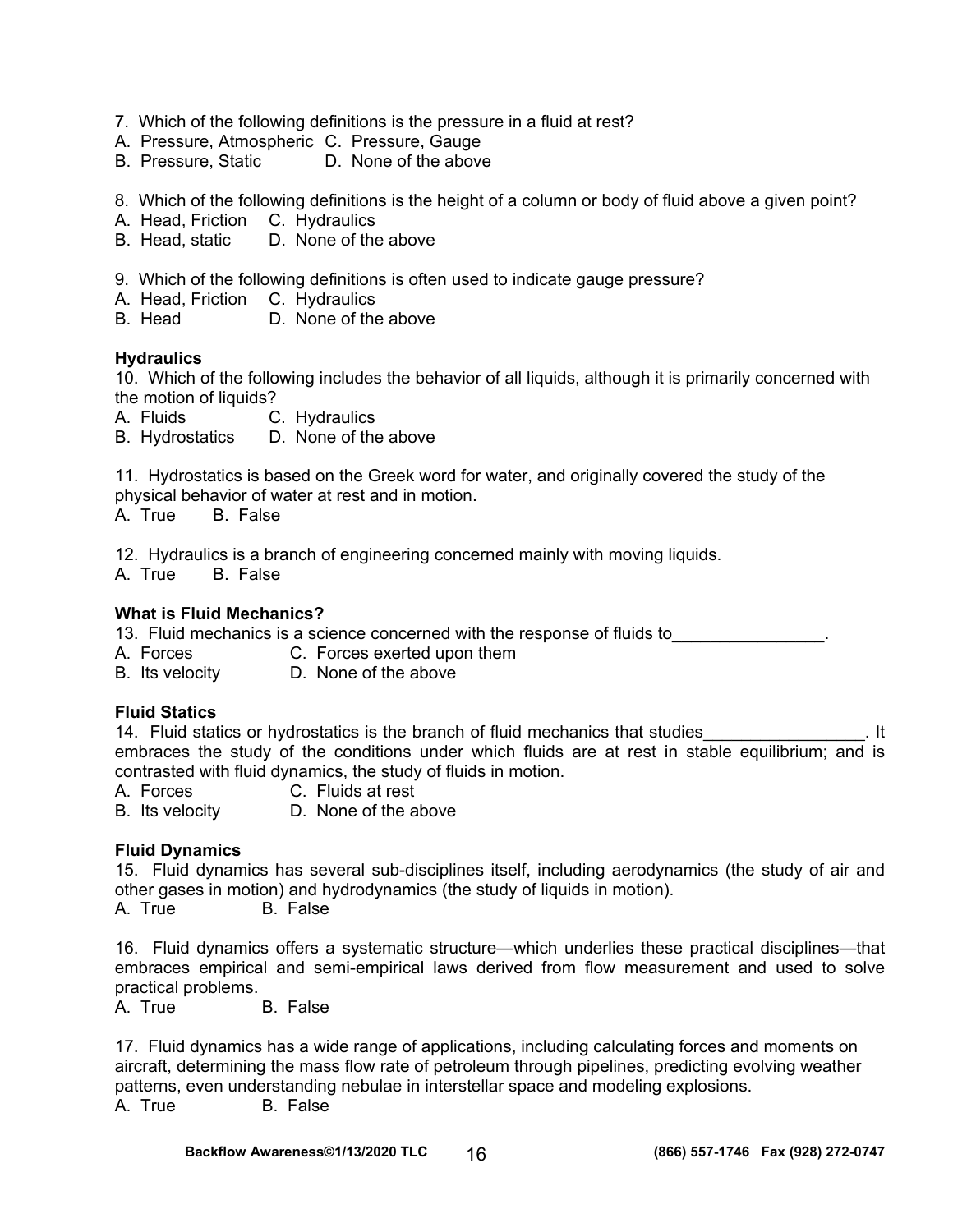18. Fluid dynamics is a sub-discipline of fluid mechanics that deals with fluid flow—the science of liquids and gases in motion.

A. True B. False

#### **Surface Tension**

19. Work also must be done if a free liquid drop of spherical shape is to be drawn out into a long thin cylinder or deformed in any other way that increases its surface area. Here again work is needed to break\_\_\_\_\_\_\_\_\_\_\_\_\_\_\_\_\_\_\_\_\_\_\_\_\_\_\_\_.

A. Intermolecular links C. Dissolved gases

B. Liquid surface D. None of the above

#### **Water and Electrical Principles are Very Similar**

20. The electronic–hydraulic analogy is the most widely used analogy for "Hydraulic fluid" in a metal conductor.

A. True B. False

21. Electricity was understood to be a kind of energy, and the names of certain electric quantities are derived from heating equivalents.

A. True B. False

22. Since electric current is invisible and the processes at play in electronics are often difficult to demonstrate, the various electronic components are represented by?

A. Volts **C.** Hydraulic equivalents

B. Hydraulic ohm analogy D. None of the above

#### **Basic Ideas**

23. Flow and pressure variables can be calculated in fluid flow network with the use of the?

A. Electron fluids C. Hydraulic ohm analogy

B. Pressures D. None of the above

24. Large tanks of water are held up high, or are filled to differing water levels, and the potential energy of the water head is the pressure source.<br>A. True B. False

**B.** False

#### **Component Equivalents**

25. Electric potential: In general, it is equivalent to kinetic energy.

A. True B. False

26. Connecting one end of a wire to a circuit is equivalent to forcibly un-capping one end of the pipe and attaching it to another pipe.

A. True B. False

27. When comparing to a piece of wire, a water pipe should be thought of as having semi-permanent caps on the ends.

A. True B. False

28. A capacitor cannot "filter out" constant pressure differences frequency pressure differences. A. True B. False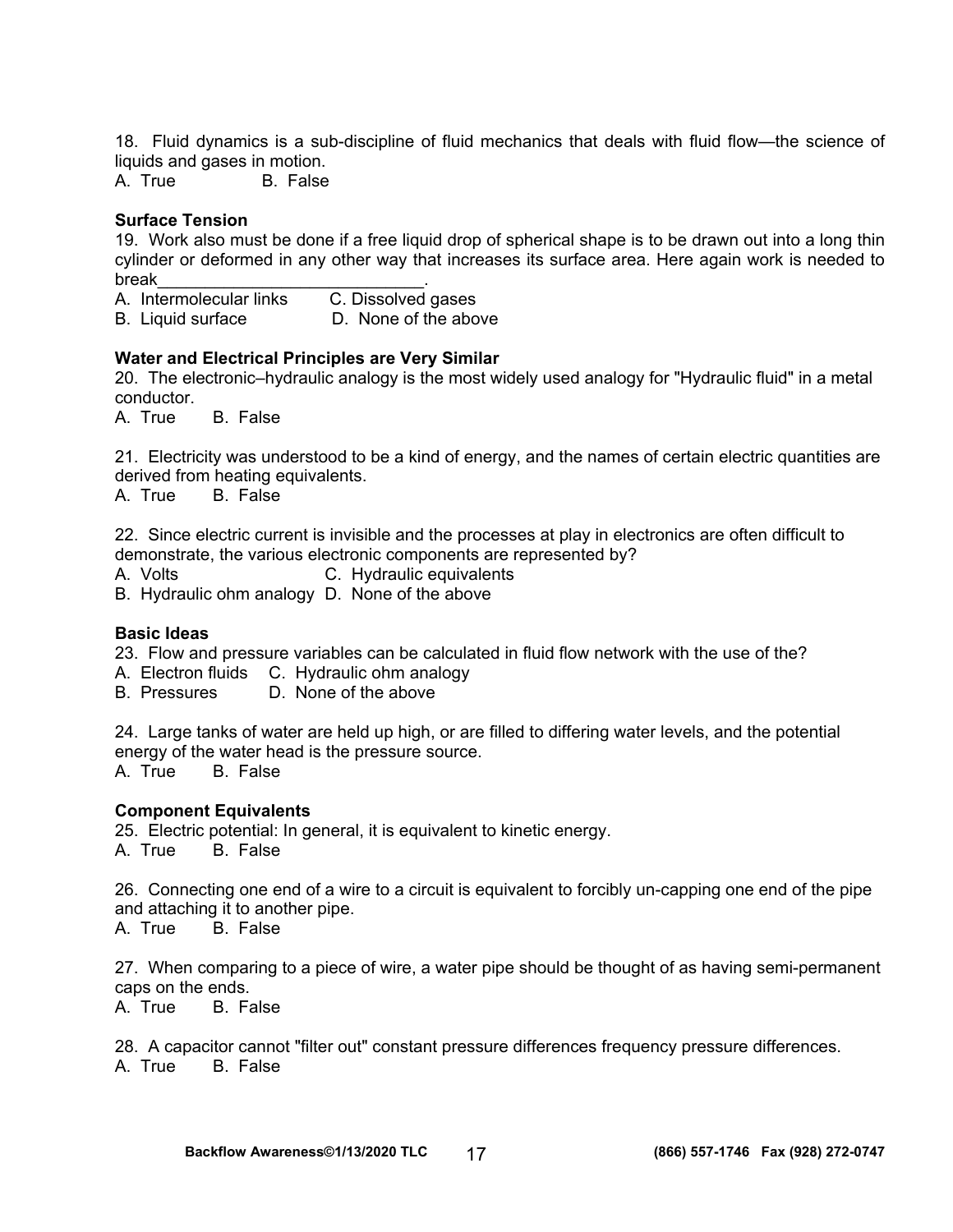29. A resistor is considered a constriction in the bore of the pipe that requires less pressure to pass the same amount of water.

A. True B. False

30. Voltage is the difference in pressure between two points, usually measured in volts.

A. True B. False

31. A diode is equivalent to a two-way check valve with a tight valve seal.

A. True B. False

32. A wire with only one end attached to a circuit will do nothing; the pipe remains capped on the free end, and?

A. Voltage in a capacitor C. Thus adds nothing to the circuit

B. Force of gravity D. None of the above

33. If water is flowing horizontally, so that the force of gravity can be overlooked, and then electric potential is equivalent to?

A. Nothing to the circuit C. Pressure

B. Force of gravity D. None of the above

34. Normally measured in amperes, current is equivalent to a\_\_\_\_\_\_\_\_\_\_\_\_\_\_; that is, the volumetric quantity of flowing water over time.

- A. Stretched rubber C. Hydraulic volume flow rate
- B. Flow meter **D.** None of the above

35. A transistor is a valve in which a diaphragm, controlled by a low-current signal moves which affects the current through another section of pipe.

- A. A plunger C. A needle valve
- B. Voltage in a capacitor D. None of the above

36. Another analogy is\_\_\_\_\_\_\_\_\_\_\_\_\_, if one terminal is kept fixed at ground, sufficiently large that the drawn water does not affect the water level.

- A. Quantity of water **C.** A large body of water at a high elevation<br>B. Water level **C.** None of the above
- D. None of the above
- 37. All pipes have\_\_\_\_\_\_\_\_\_\_, just as all wires have some resistance to current.
- A. Quantity of water C. Some resistance to flow
- B. Water level **D. None of the above**
- 38. Voltage is also called voltage drop or?
- A. Valve assembly C. A positive displacement pump
- B. Potential difference D. None of the above
- 39. According to the text, electric charge is equivalent to?
- A. Resistance to current C. The mass and surface area of the wheel
- B. Quantity of water D. None of the above

40. As with a diode, a small pressure difference is needed before the valve opens. In addition, like a diode, too much reverse bias can damage or destroy the?

- A. Valve assembly C. A positive displacement pump
- B. Feedback control D. None of the above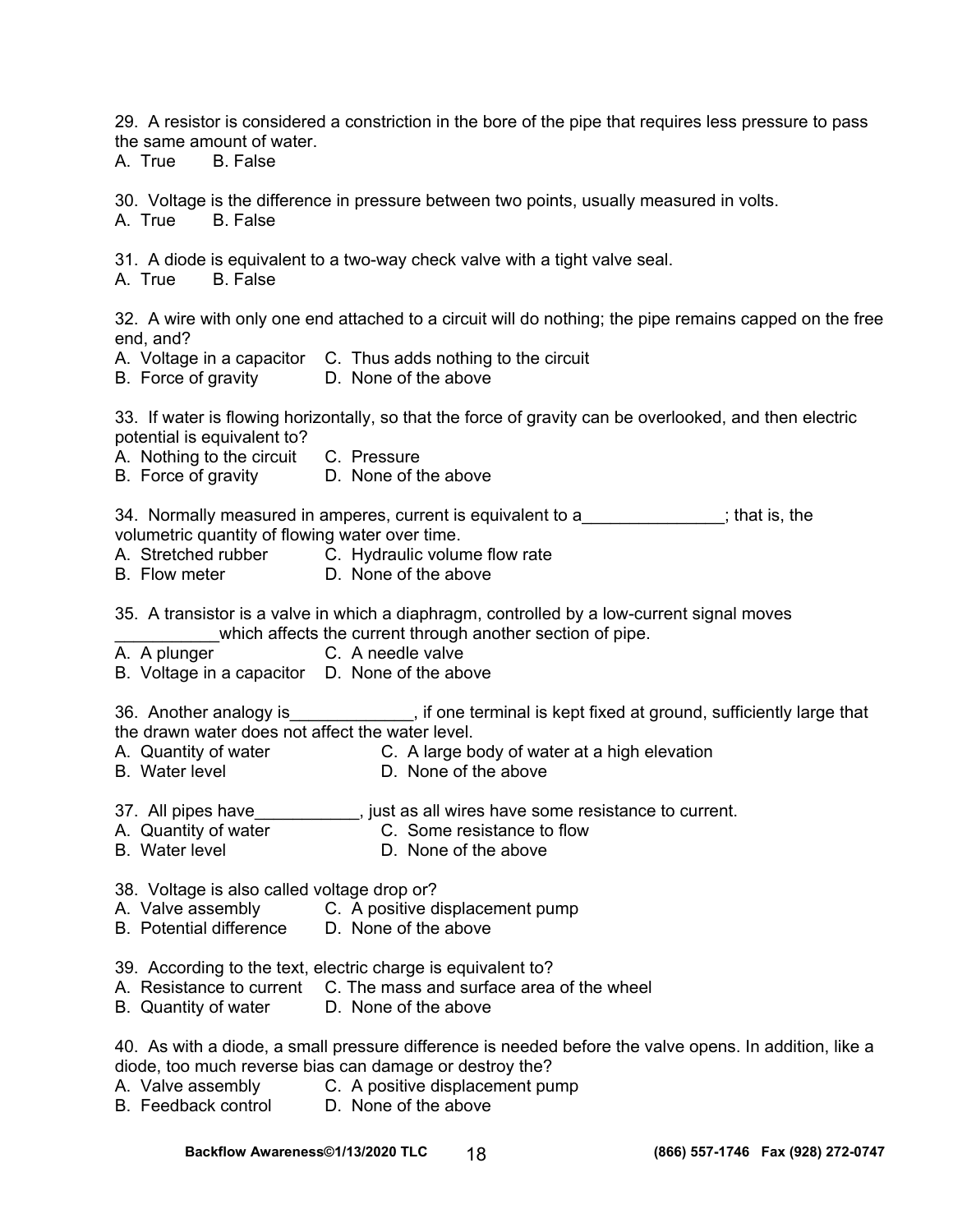#### **Pascal's Law**

41. Pascal discovered that pressure in a fluid acts equally in some directions.

A. True B. False

42. If a pressure gauge, with an exposed face, is placed beneath the surface of a liquid at a specific depth and pointed in different directions, the pressure will read the same.

A. True B. False

43. Pressure in a **Alternative Contract Section** of direction. A. Liquid at a specific depth C. Height of a liquid

B. Liquid is independent D. None of the above

44. Pressure due to the **the contract of the set of the fluid from** the depth of the fluid from the surface.

A. Weight of a liquid C. Height of a liquid

B. Liquid at a specific depth D. None of the above

45. If the exposed face of the pressure gauges are moved closer to the surface of the liquid, the indicated?

- A. Pressure will be less C. Is equal
- B. Pressure of a liquid D. None of the above
- 46. The indicated pressure is doubled, when the?
- A. Depth is doubled C. Column is tripled
- B. Pressure of a liquid D. None of the above

47. The pressure at any depth in this term of the column of liquid at that depth divided by the crosssectional area of the column at that depth.

- A. Depth is doubled C. Liquid is equal to the weight
- B. Pressure of a liquid D. None of the above

48. Which of the following produces the pressure is referred to as the fluid head of the liquid?

- 
- A. Depth is doubled C. Volume of a liquid<br>B. Pressure of a liquid D. None of the above B. Pressure of a liquid

49. Which of the following is due to its fluid head is also dependent on the density of the liquid?

- A. Pressure will be less C. Is equal
- B. Pressure of a liquid D. None of the above

#### **Static Pressure**

50. Which of the following flow terms is an important consideration in sizing the hydraulic lines?

- A. Velocity of flow C. Volume of flow
- B. Volume of a liquid D. None of the above

51. Pascal's law covers the situation only for fluids at rest or practically at rest. It is true only for the factors making up \_\_\_\_\_\_\_\_\_\_\_\_\_\_\_\_\_\_\_\_\_\_\_\_\_\_\_.

- A. Velocity of flow
- B. Volume of a liquid D. None of the above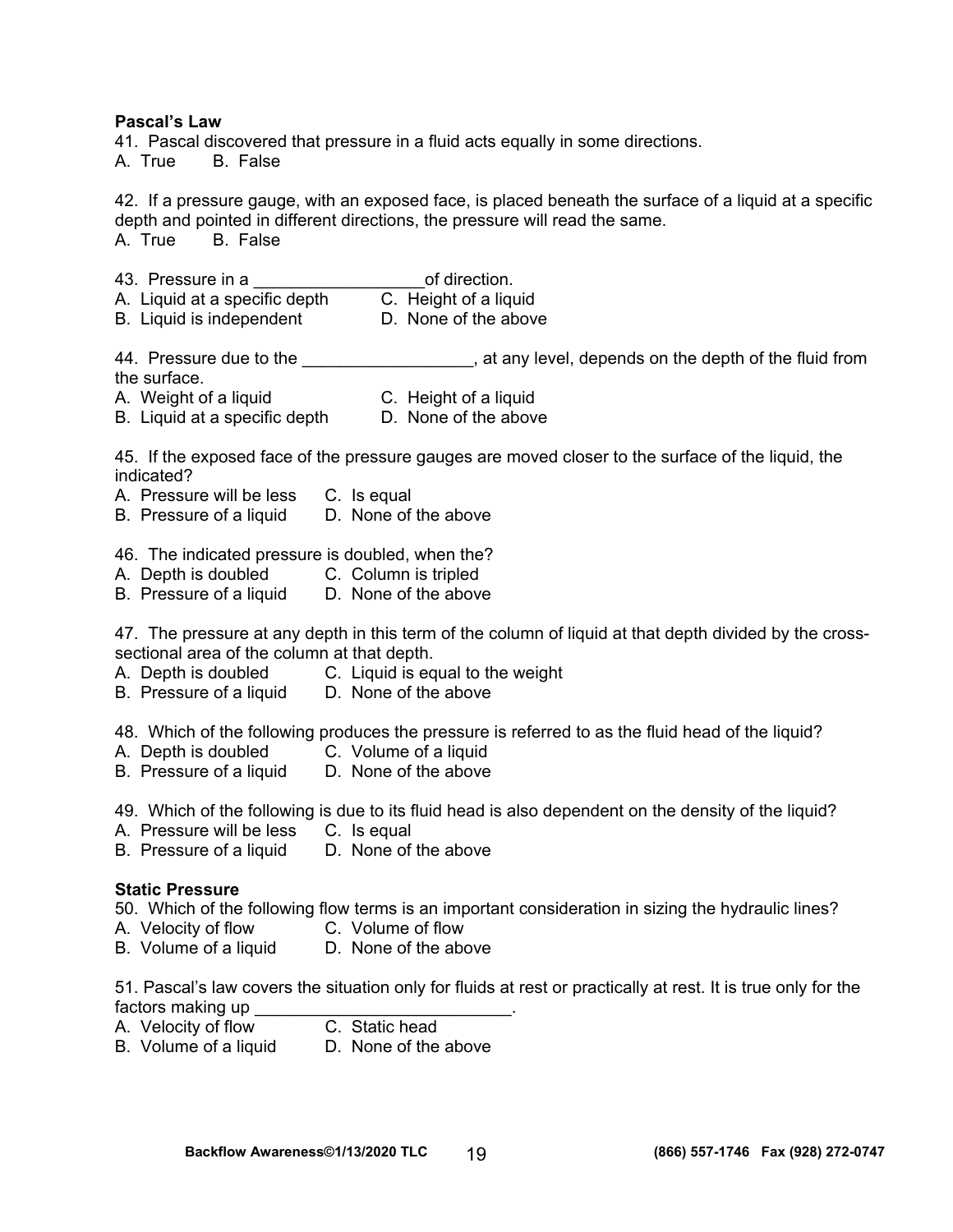## **Volume and Velocity of Flow**

52. Which of the following is passing a point in a given time is known as its volume of flow or flow rate?

- A. Friction head C. Volume of flow
	-
- B. Volume of a liquid D. None of the above

53. Which of the following is usually expressed in gallons per minute (gpm) and is associated with relative pressures of the liquid, such as 5 gpm at 40 psi?

- A. Velocity of flow C. Volume of flow
- B. Volume of a liquid D. None of the above

#### **Bernoulli's Principle**

54. Bernoulli's principle thus says that a rise (or fall) in pressure in a flowing fluid must always be accompanied by a decrease (or increase) in the speed, and conversely, if an increase (decrease) in, the speed of the fluid results in a decrease (or increase) in the pressure.

A. True B. False

55. Bernoulli's principle is responsible for the fact that a shower curtain gets "sucked inwards'' when the water is first turned on. What happens is that the increased water/air velocity inside the curtain causes a pressure drop.

A. True B. False

56. Which of the following s explains the difference between the outside and inside causes a net force on the shower curtain which sucks it inward?

A. Pressure C. Velocity of flow

B. Volume of flow D. None of the above

57. Squeezing the bulb over the fluid creates a low \_\_\_\_\_\_\_\_\_\_\_\_\_\_\_\_\_\_\_\_ area due to the higher speed of the air, which subsequently draws the fluid up.

- A. Pressure C. Velocity of flow
- B. Volume of flow D. None of the above

58. Which of the following explains why windows tend to explode, rather than implode in hurricanes: the very high speed of the air just outside the window causes the pressure just outside to be much less than the pressure inside, where the air is still.

- A. Venturi effect C. Conservation of energy
- B. Bernoulli's principle D. None of the above

59. Another example of \_\_\_\_\_\_\_\_\_\_\_\_\_\_\_\_at work is in the lift of aircraft wings and the motion of "curve balls'' in baseball. In both cases the design is such as to create a speed differential of the flowing air past the object on the top and the bottom.

- A. Venturi C. Conservation of energy
- B. Bernoulli's principle D. None of the Above

# **Hydraulic Forces Section**

#### **Atmospheric Pressure**

- 60. Which of the following at sea level is approximately 14.7 psi?
- A. Pressure C. Atmospheric pressure
- B. Gauge pressure D. None of the above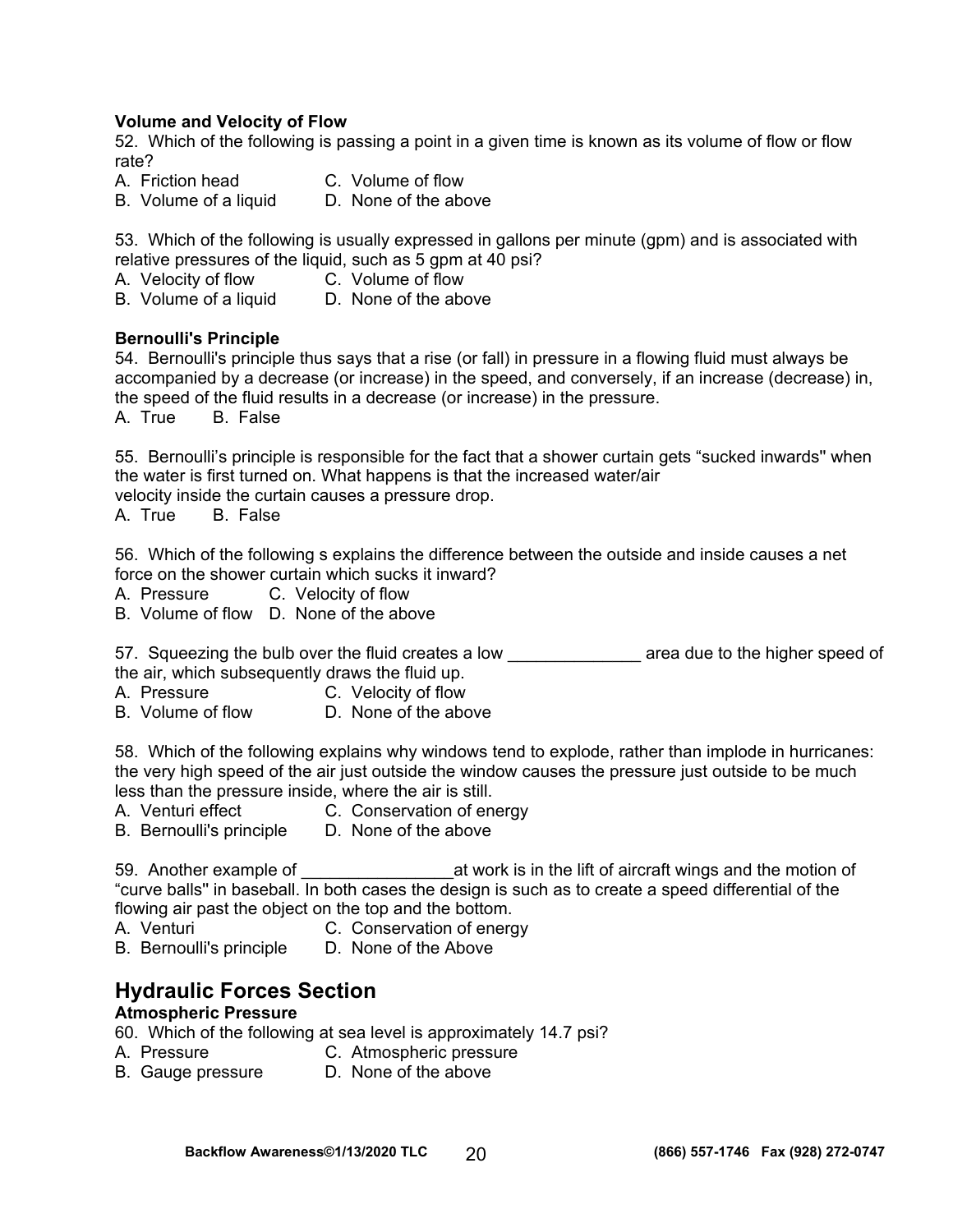61. Which of the following if you could be below, in excavations and depressions, atmospheric pressure increases?

- A. Static pressure C. Sea level
- 
- 
- B. Pressure **D. None of the above**

62. Which of the following is the layer called that extends upward for about 500 miles, the section of primary interest is the portion that rests on the earth's surface and extends upward for about 7 1/2 miles?

- A. Troposphere C. Atmospheric pressure
- B. Sea level D. None of the above

63. Pressures under water differ from those under air only because the weight of the water must be added to the?

- A. Pressure(s) of the air C. Seal Level
- B. Height D. None of the above

64. Which of the following can be measured by any of several methods, one method is the mercury column barometer?

- A. Pressure C. Atmospheric pressure
- B. Gauge pressure D. None of the above

65. Which of the following could be measured with the aneroid Barometer?

- A. Pressure C. Atmospheric pressure
- B. Gauge pressure D. None of the above

66. The atmospheric pressure does not vary uniformly with?

- A. Barometric pressure C. Altitude
- B. Weight **D.** None of the above

67. If you were to ascend, the atmospheric pressure increases by approximately 1.0 psi for every 2,343 feet.

A. True B. False

68. At sea level and at a temperature of  $0^{\circ}$  Celsius (C), the height of the mercury column is approximately 30 inches, or 76 centimeters. This represents a pressure of approximately 14.7 psi. A. True B. False

69. If a column of air 1-inch square extending all the way to the "atmosphere", this column of air would weigh approximately 2.31 pounds at sea level. A. True B. False

#### **Barometric Loop**

70. The barometric loop, will provide protection against backsiphonage, is based upon the principle that a water column, at sea level pressure, will not rise above 33.9 feet. In general, barometric loops are locally fabricated, and are 35 feet high.

A. True B. False

71. Gauge pressure is simply the pressure read on the gauge. If there is no pressure on the gauge other than atmospheric, the gauge will read zero.

A. True B. False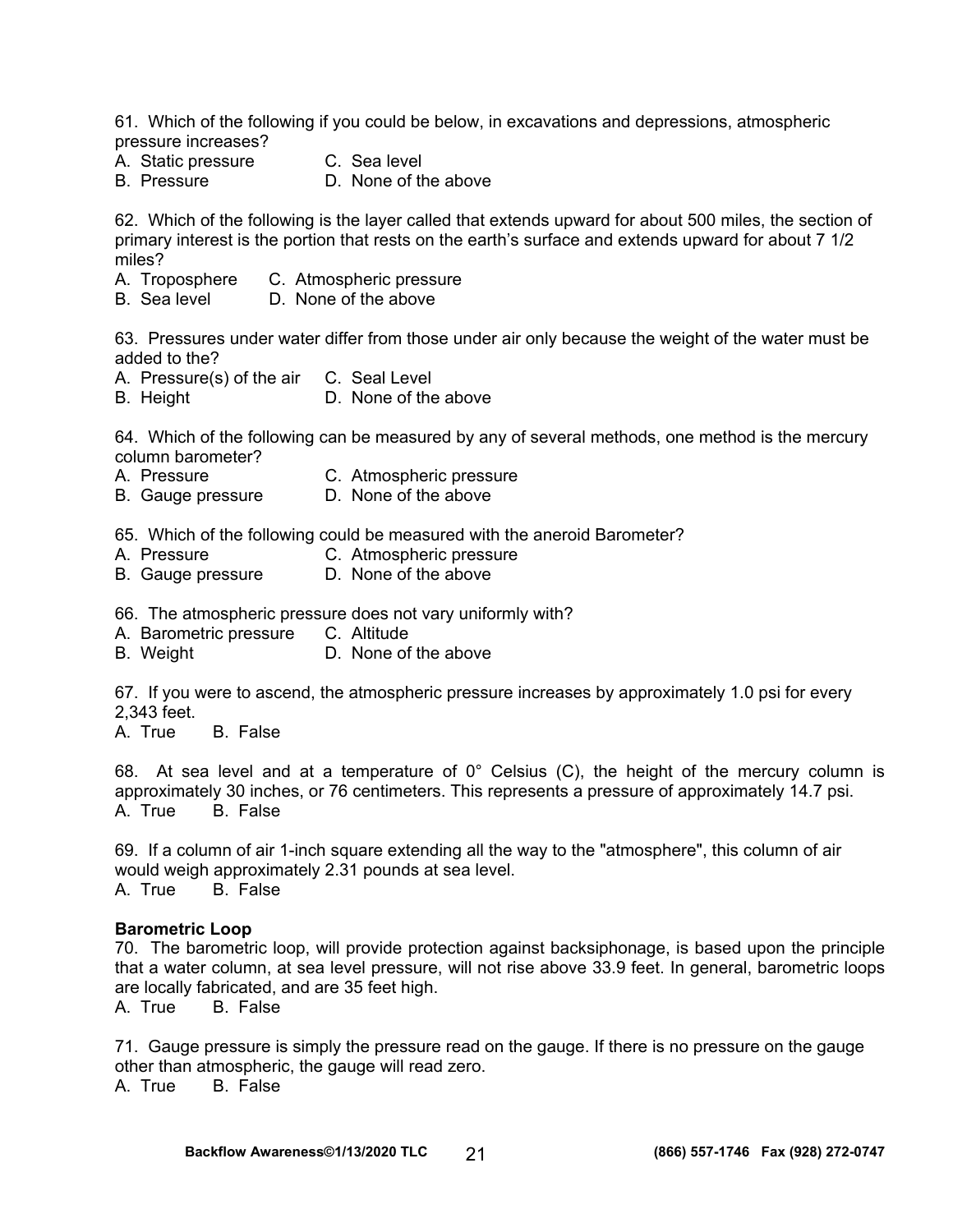72. Absolute pressure is equal to gauge pressure plus the atmospheric pressure.

A. True B. False

73. The barometric loop consists of a continuous section of supply piping that abruptly rises to a height of approximately 233 feet and then returns back down to the originating level. A. True B. False

74. The barometric loop is a loop in the piping system that effectively protects against backpressure. A. True B. False

75. The barometric loop may not be used to protect against backsiphonage.

A. True B. False

76. Absolute pressure and gauge pressure?

- A. Are the same C. That effectively protects
- B. Are related D. None of the above

77. Which of the following terms could be measured an absolute scale, pounds per square inch absolute (psia), or gauge scale, (psiag).

- A. Static pressure C. Sea level
- B. Pressure D. None of the above
- 78. Which of the following at sea level is 14.7 psai?
- A. Pressure C. Atmospheric pressure
- B. Gauge pressure D. None of the above
- 79. Which of the following is the total pressure?
- A. Absolute pressure C. Atmospheric pressure
- B. Gauge pressure D. None of the above
- 80. Which of the following would be equal to 14.7 psi, which is also the atmospheric pressure?
- A. Absolute pressure C. Atmospheric pressure
- B. Gauge pressure D. None of the above

## **Pressure**

- 81. Both air and water are considered to be?
- A. Gases C. Volume
- B. Fluid(s) D. None of the above
- 82. Which of the following terms does water possess and air does not?
- A. Gases C. Volume
- B. Fluid(s) D. None of the above
- 83. A force is proportional to the **EXAL AD AD AD AD AD AD AD AD AD AD AD AD AD** A pressure.
- A. Pascal's Principle **C. Permanent forces tangential**
- B. Area on which it is exerted D. None of the above

84. Which of the following deals with permanent, time-independent states of fluids, so viscosity does not appear?

- A. Pascal's Principle C. Permanent forces tangential
- B. Hydrostatics D. None of the above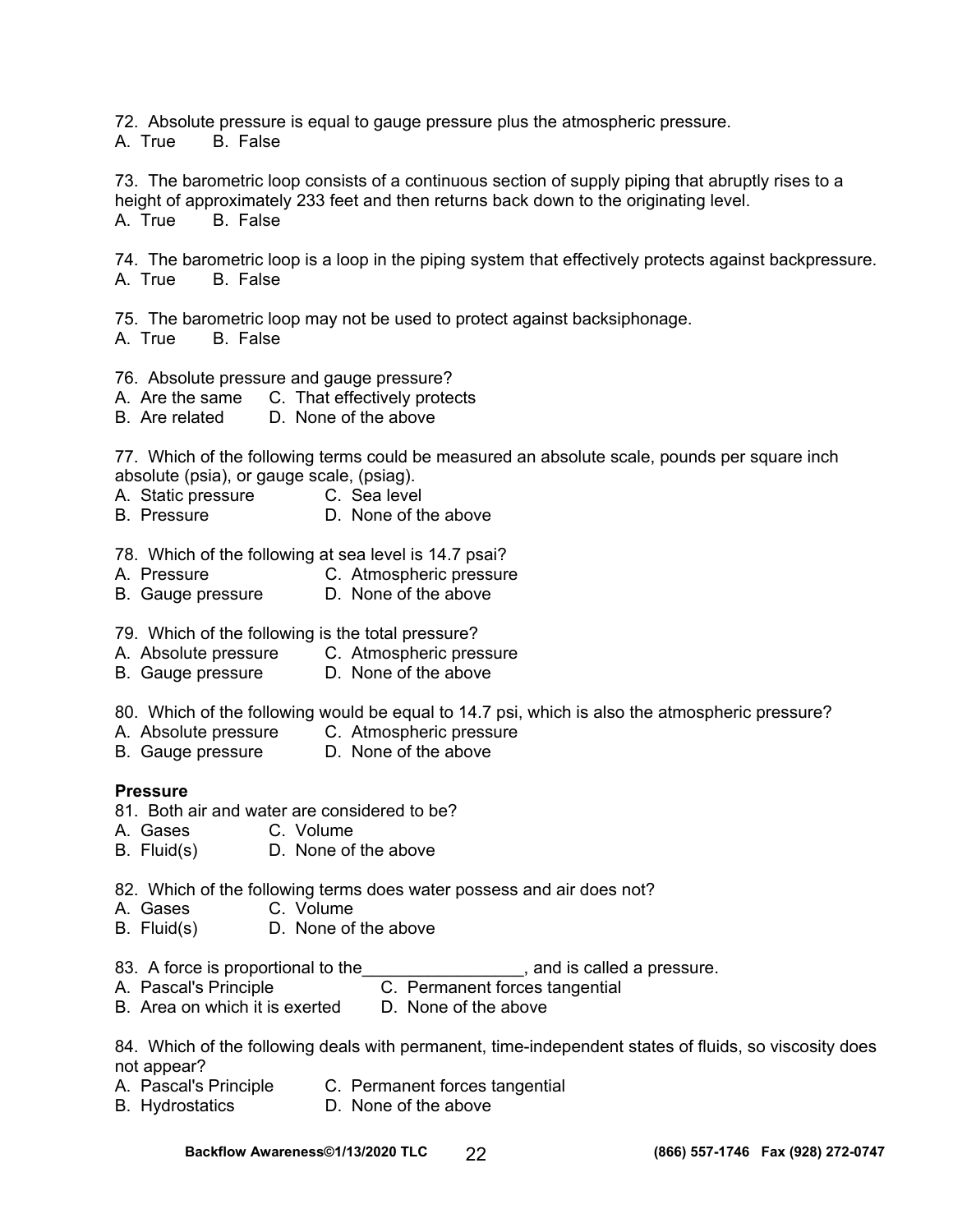85. In permanent, time-independent states of fluids, the pressure will be the same throughout the fluid, and the same in any direction at a point?

- A. Pascal's Principle C. Permanent forces tangential
- B. Acting on the body of the fluid D. None of the above

#### **Standard Atmospheric Pressure**

86. Which of the following is a practice that is convenient to measure pressure differences by measuring the height of liquid columns?

- A. Barometer measurement C. Partial vacuum measurement
- B. Manometer D. None of the above

87. Which of the following uses a partially evacuated chamber of thin metal that expands and contracts according to the external pressure?

A. Aneroid barometer C. Partial vacuum

B. Capillarity tube D. None of the above

#### **Vacuum**

88. The term vacuum indicates that the absolute pressure is less than the atmospheric pressure and that the \_\_\_\_\_\_\_\_\_\_\_\_\_\_\_\_\_\_\_\_\_\_\_\_\_\_\_\_\_\_\_\_\_ is negative.

- A. Pressure **C. Atmospheric pressure**
- B. Gauge pressure D. None of the above

89. Which of the following would mean a pressure of 0 psia or –14.7 psig?

- A. Static pressure C. Total vacuum
- B. Gauge pressure D. None of the above

90. Which of the following the pressure would range from slightly less than 14.7 psia to slightly greater than 0 psia?

- A. Pressure C. Partial vacuum
- B. Gauge pressure D. None of the above

91. Backsiphonage results from \_\_\_\_\_\_\_\_\_\_\_\_\_\_\_\_\_\_\_\_\_\_\_\_\_ exerted on a liquid, forcing it toward a

supply system that is under a vacuum.

- A. Static pressure C. Atmospheric pressure
- B. Gauge pressure D. None of the above

#### **Water Pressure**

92. Which of the following are very frequently stated in terms of the height of a fluid.

- A. Weight C. Depth
- B. Pressure(s) D. None of the above

93. Water with a pressure head of 10 ft can provide the same equal amount of water raised by 10 ft.

- A. Weight C. Energy
- B. Pressure(s) D. None of the above
- 94. Water flowing in a pipe is subject to head loss because of?
- A. Friction C. Siphon
- B. Pressure(s) D. None of the above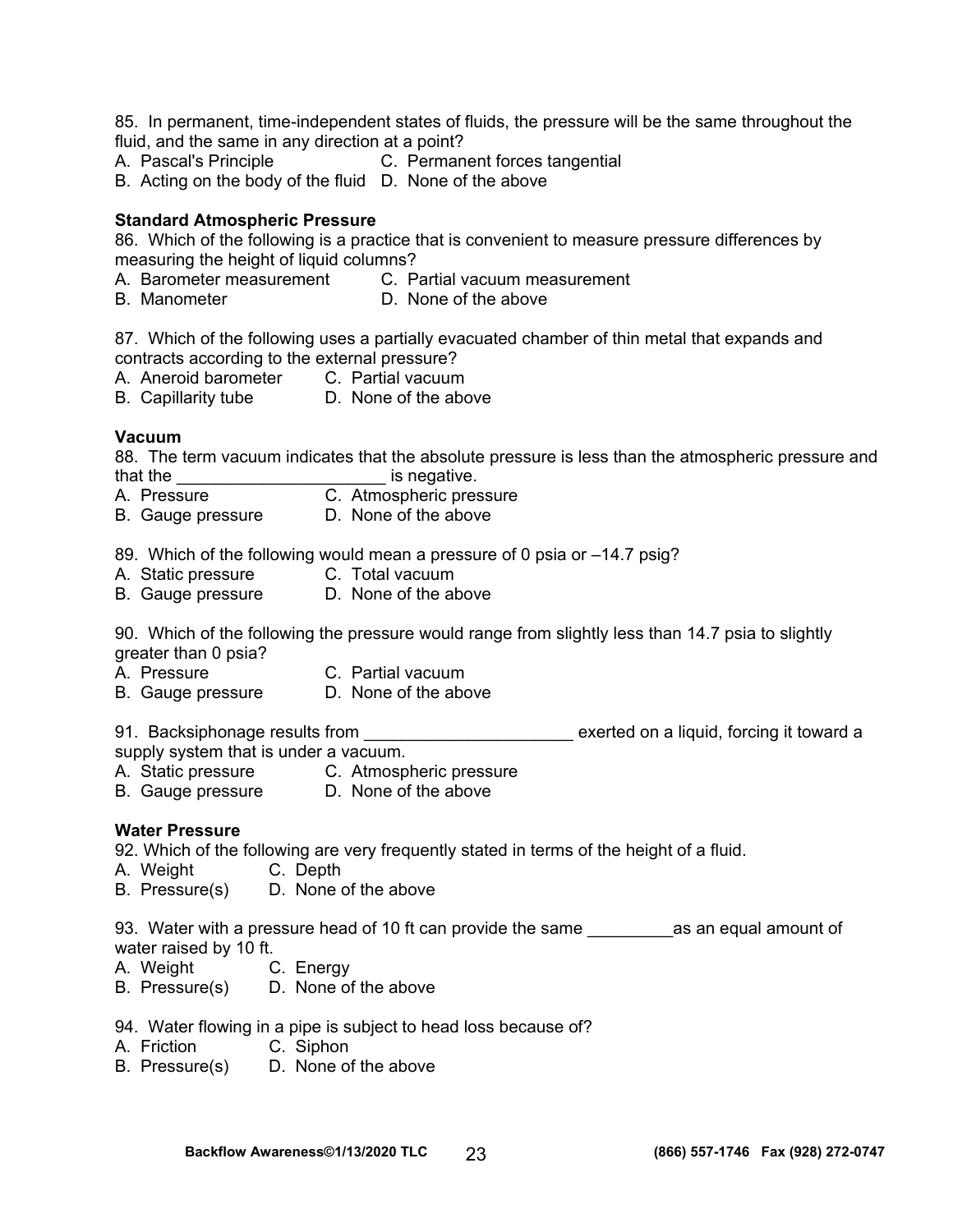- 95. When a siphon goes below the free water levels, it is called an?
- A. Water bearer C. Inverted siphon
- B. Siphon D. None of the above

96. Which of the following can be made by filling the tube, closing the ends, and then putting the ends under the surface on both sides?

- A. Water bearer C. Inverted siphon
- B. Siphon D. None of the above

#### **Pressure and Force**

97. Which of the following is the force that pushes water through pipes?

- A. Pressure C. Shearing force
- B. Fluid(s) D. None of the above

98. Which of the following and force are used extensively in the study of fluid power?

- A. Pressure C. Shearing force
- B. Fluid(s) D. None of the above

99. Which of the following terms means a total push or pull. It is the push or pull exerted against the total area of a particular surface?

A. Absolute pressure C. Volume

B. Force D. None of the above

100. Which of the following means the amount of push or pull applied to each unit area of the surface?

A. Absolute pressure C. Volume

B. Pressure D. None of the above

# **Cross-Connection Section**

## **What is Backflow?**

101. Backflow is the undesirable reversal of flow of nonpotable water or other substances through a and into the piping of a public water system or consumer's potable water

#### system.

- A. Backflow C. Cross-connection
- B. Indirect connection D. None of the above

102. Which of the following can occur when there is a stoppage of water supply due to nearby firefighting, a break in a water main?

- A. Backsiphonage C. Cross-connection
- B. Backpressure D. None of the above

103. Which of the following is a type of backflow caused by a downstream pressure that is greater than the upstream or supply pressure in a public water system or consumer's potable water system?

A. Backflow C. Indirect connection

B. Backpressure D. None of the above

104. Which of the following can result from an increase in downstream pressure, a reduction in the potable water supply pressure, or a combination of both?

- A. Backflow C. Backsiphonage
- B. Backpressure D. None of the above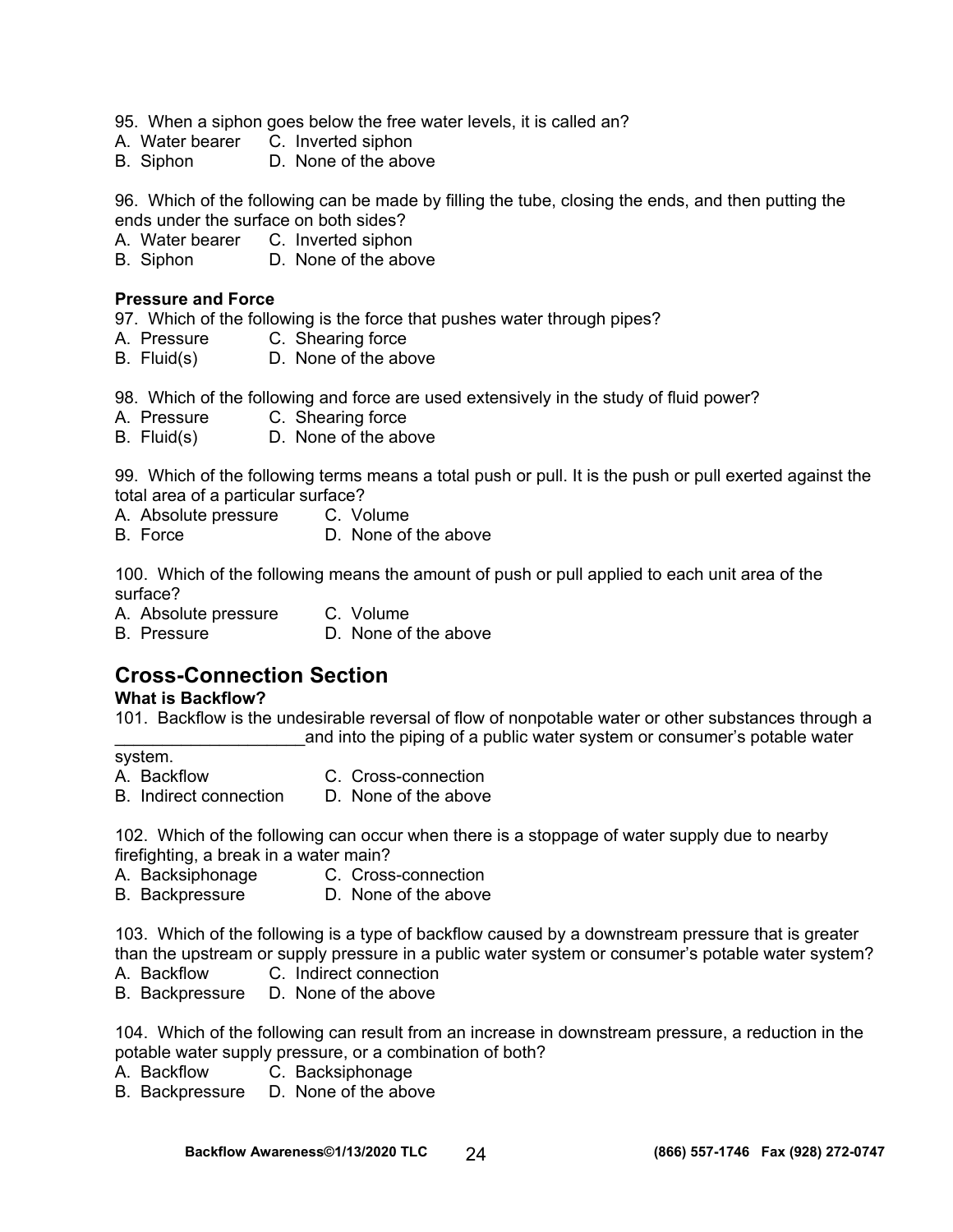105. Which of the following can have two forms-backpressure and backsiphonage?

- A. Backflow C. Cross-connection
- B. Backpressure D. None of the above

106. The basic mechanism for preventing backflow is a mechanical \_\_\_\_\_\_\_\_\_\_\_\_, which provides a physical barrier to backflow.

- A. Air gap C. Backflow
- B. Backflow preventer D. None of the above

107. The principal types of mechanical backflow preventer are the reduced-pressure principle assembly, the  $\,$ , and the double check valve assembly.  $\frac{1}{\text{C}}$ , and the double check valve assembly.

- A. Vacuum breaker
- B. Air gaper D. None of the above

108. Which of the following is a means or mechanism to prevent backflow?

- A. Check device or method C. Backflow check valve
- B. Backflow preventer **D.** None of the above

109. According to the text, basic means of preventing backflow is  $a(n)$  , which either eliminates a cross-connection or provides a barrier to backflow.

- A. Vacuum breaker C. Backflow check
- B. Air gap D. None of the above

110. Which of the following is any temporary or permanent connection between a public water system or consumer's potable water system and any source or system containing nonpotable water or other substances?

- A. Indirect connection C. Cross-connection
- B. Jumper D. None of the above

111. Which of the following is a type of backflow caused by a negative pressure (i.e., a vacuum or partial vacuum) in a public water system or consumer's potable water system?

- A. Backsiphonage C. Cross-connection
- B. Backpressure D. None of the above

112. Which of the following can occur whenever the amount of water being used exceeds the amount of water being supplied, such as during water line flushing, firefighting, or breaks in water mains?

- 
- A. Backsiphonage C. Cross-connection
- B. Backpressure D. None of the above

## **Types of Backflow Prevention Methods and Assemblies**

113. Which of the following must either be physically disconnected or have an approved backflow prevention device installed to protect the public water system?

- A. Indirect connection C. Cross-connection
- B. Jumper D. None of the above

114. When the <u>section of the set</u> is restricted, such as the case of an air gap located near a wall, the air gap separation must be increased.

- A. Air break C. Airflow
- B. Barrier to backflow D. None of the above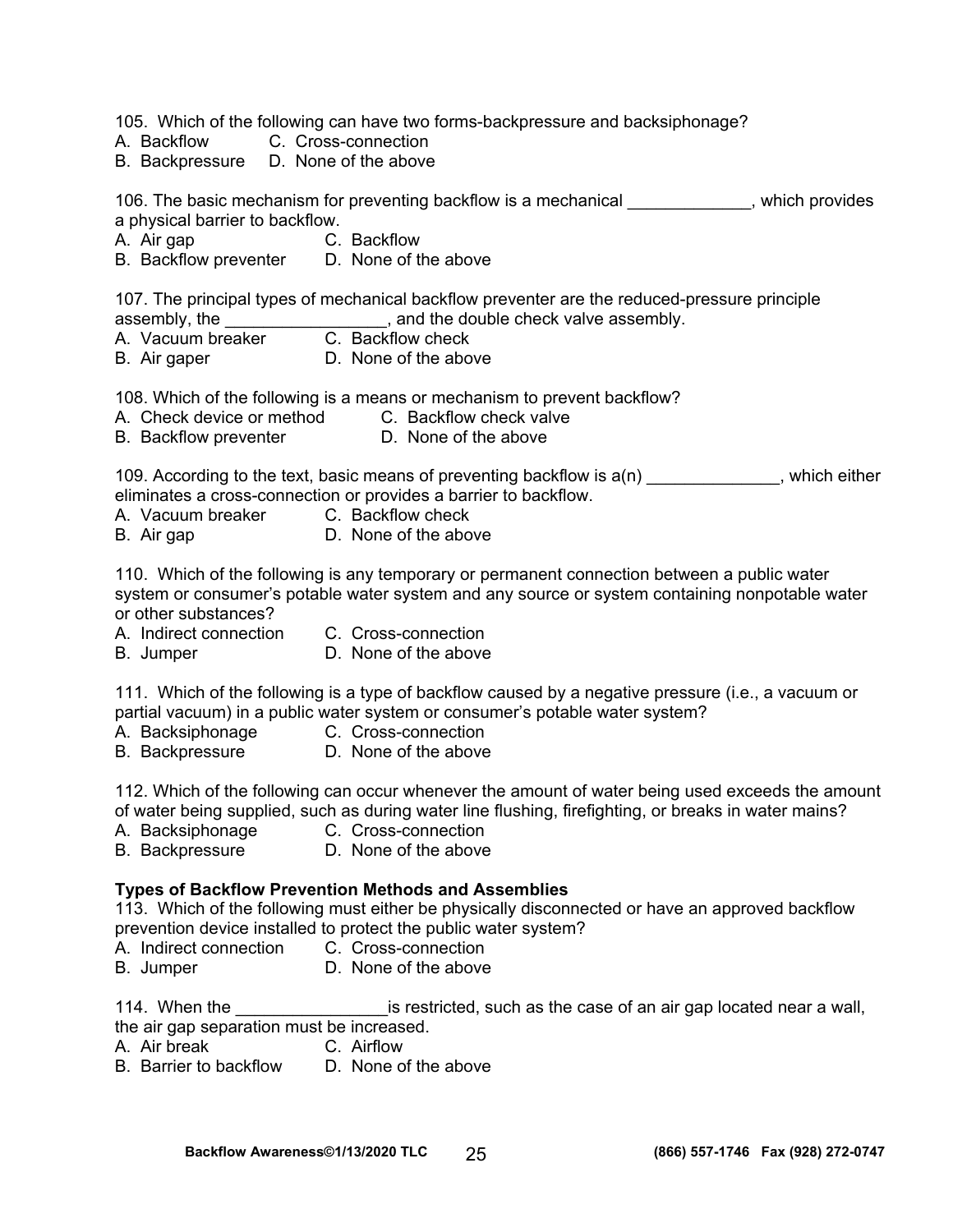115. An air gap is a physical disconnection between the free flowing discharge end of a potable water pipeline and the top of a(n)?

A. Open receiving vessel C. Barrier to backflow

B. Air break D. None of the above

116. Which of the following must be at least two times the diameter of the supply pipe and not less than one inch?

A. Open receiving vessel C. Air gap

B. Air break D. None of the above

117. Air gap separations must be vertically orientated a distance of at least twice the inside diameter of the supply, but never less than?

- A. 1 inch C. 12 inches
- B. 2 inches D. None of the above

118. An obstruction around or near an \_\_\_\_\_\_\_\_\_\_\_\_\_\_\_\_\_\_\_\_\_ may restrict the flow of air into the outlet pipe and nullify the effectiveness of the air gap to prevent backsiphonage.

A. Open receiving vessel C. Air gap

B. Air break D. None of the above

119. An air gap is acceptable for **with all and is theoretically the most effective** protection.

- A. High hazard installations C. Low pollutional hazards
- B. High pollutional concerns D. None of the above

120. The type of device selected for a particular backflow installation depends on several factors. A. True B. False

121. An air break is a physical separation between the free flowing discharge end of a potable water supply pipeline, and the overflow rim of an open or non-pressure receiving vessel. A. True B. False

#### **Vacuum Breakers**

122. The Atmospheric vacuum breaker allows air to enter the water line when the line pressure is reduced to a gauge pressure of zero or below. A. True B. False

123. Both vacuum breakers devices primary purpose is to protect the water system from cross connections due to submerged inlets, such as irrigation systems and tank applications. A. True B. False

124. Both vacuum breakers devices open the pipeline to atmosphere in the event of backsiphonage only.

A. True B. False

125. Both vacuum breakers devices are approved for backpressure conditions.

A. True B. False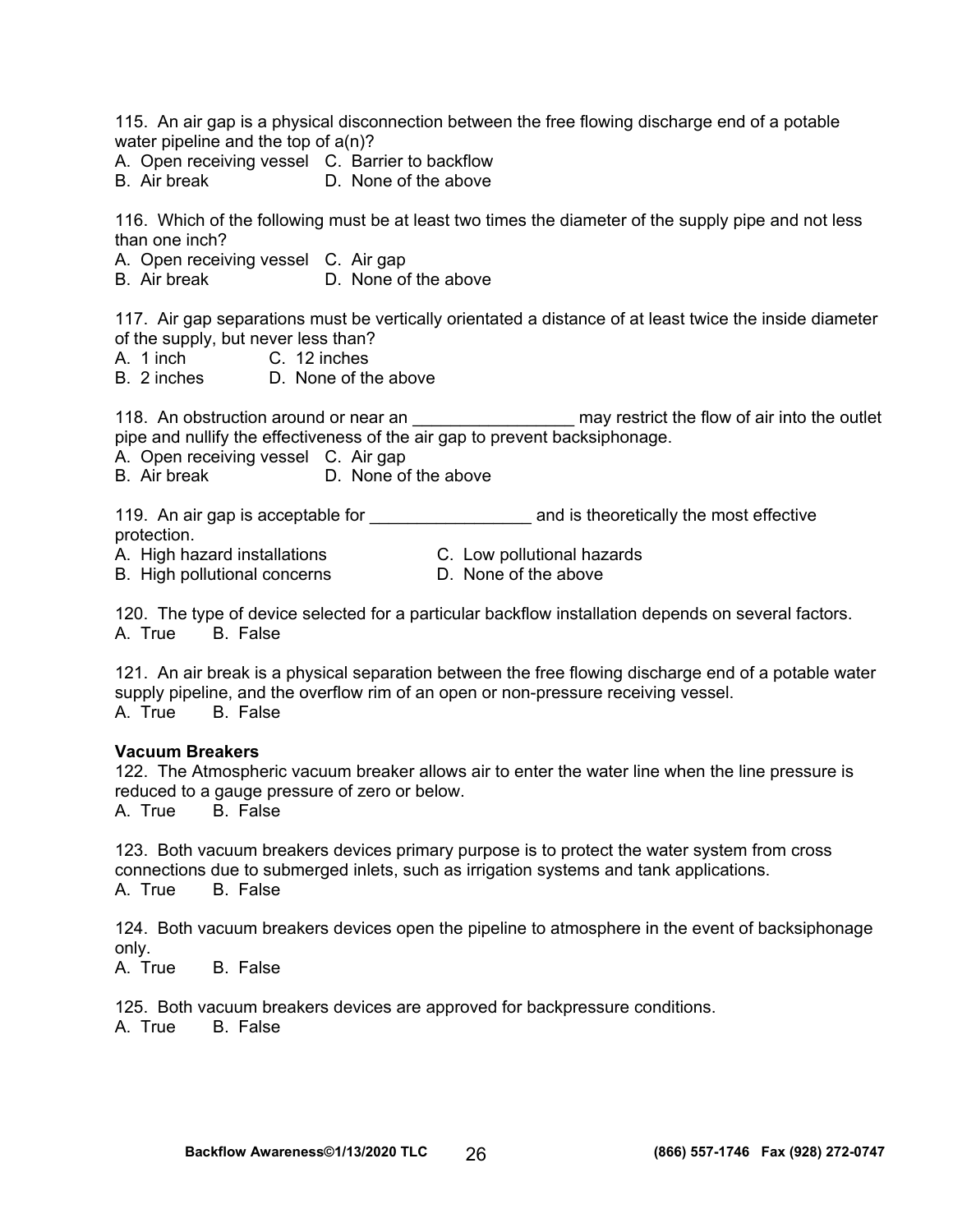126. To prevent the air inlet from sticking open, the device must not be installed on the pressure side of a shutoff valve, or wherever it may be under constant pressure more than 2 hours during a 12-hour period.<br>A. True

B. False

127. Atmospheric vacuum breakers Uses: Irrigation systems, commercial dishwasher and laundry equipment, chemical tanks and laboratory sinks. A. True B. False

128. Pressure Vacuum Breaker Assembly (PVB) consists of a weighted check valve, an independently operating relief valve, two resilient seated shutoff valves, and two properly located resilient seated test cocks.

A. True B. False

129. The PVB needs to be installed 12 inches above the service or supply line to work correctly. A. True B. False

130. Which of the following devices can have two primary types: atmospheric and pressure.

- 
- A. Vacuum breaker(s) C. Hazard application(s)
- B. Atmospheric vacuum breakers D. None of the above
- 

131. Both vacuum breakers devices are only suitable for?

- A. High hazard installations C. Low hazard conditions
- B. High pollutional concerns **D. None of the above** 
	-

132. Which of the following may not be installed downstream of atmospheric vacuum breakers but are allowed on pressure vacuum breakers?

A. Valve assembly C. Air inlet valve

B. Shut offs D. None of the above

133. The devices must be installed above the highest?

- A. Downstream piping C. Hazard applications
- B. Vacuum breakers **D. None of the above**

134. Which of the following contains a float check, a check seat, and an air inlet port?

- A. Double check C. RP
- B. Atmospheric vacuum breaker D. None of the above

135. The double check valve should be installed in an \_\_\_\_\_\_\_\_\_\_\_\_\_\_\_\_\_\_\_and protected from freezing.

- A. Confined space C. Above the ground
- B. Accessible location D. None of the above

136. Double Check Valve Assembly (DC) consists of two internally loaded check valves, either spring loaded or internally weighted, two resilient seated full ported shutoff valves, and four properly located resilient seated test cocks<br>A True B False

**B.** False

137. The double check valve assembly is designed to prevent backflow caused by backpressure and backsiphonage from high health hazards.

A. True B. False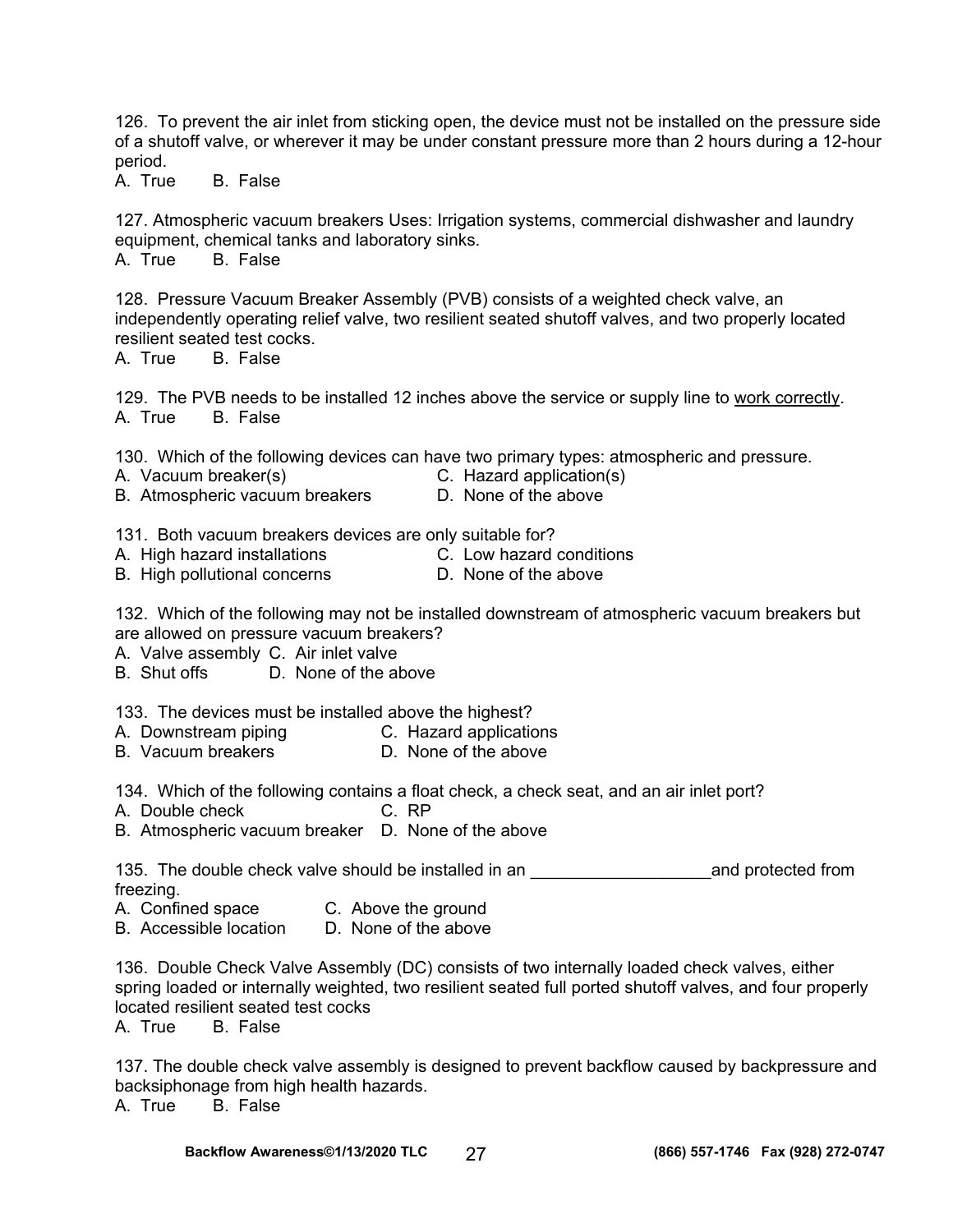138. Reduced Pressure Backflow Assembly (RP) consists of two independently acting spring loaded check valves separated by a Spring loaded differential pressure relief valve, two resilient seated full ported shutoff valves, and four properly located resilient seated test cocks.

A. True B. False

139. During normal operation of the RP, the pressure between the two check valves, referred to as the air inlet zone, is maintained at a higher pressure than the supply pressure. A. True B. False

140. If either reduced pressure backflow assembly check valve leaks, the differential pressure relief valve maintains a differential pressure of at least one psi between the supply pressure and the zone between the four check valves by discharging water to atmosphere. A. True B. False

141. The reduced pressure backflow assembly or RP is designed to prevent backflow caused by backpressure and backsiphonage from low to high health hazards. A. True B. False

142. The RP needs to installed 24 inches above the ground for testing purposes but could function inside a vault.

A. True B. False

143. The reduced pressure backflow assembly can be used for high hazard situations under backpressure only. Under normal conditions, the second check valve should never close. A. True B. False

144. If the second check valve fails or becomes fouled and backflow into the reduced pressure zone occurs, the relief port vents the backflow to atmosphere. A. True B. False

145. The reduced pressure zone port opens anytime pressure in the zone comes within 10 psi of the supply pressure.

A. True B. False

#### **Fire System Classifications**

146. Industrial fire protection systems will usually consist of sprinklers, hose connections, and hydrants. A. True B. False

147. Sprinkler system may be dry or wet, open or closed. A. True B. False

148. Systems of fixed-spray nozzles may be used indoors or outdoors for protection of flammable-liquid and other hazardous processes. It is standard practice, especially in cities, to equip automatic sprinkler systems with fire department pumper connections.

A. True B. False

149. Class 1--direct connections from public water mains only; no pumps, tanks, or reservoirs; no physical connection from \_\_\_\_\_\_\_\_\_\_\_\_\_\_\_; no antifreeze or other additives of any kind; all sprinkler drains discharging to atmosphere, dry wells, or other safe outlets.

A. Public water only C. Other water supplies

B. Non-potable D. None of the above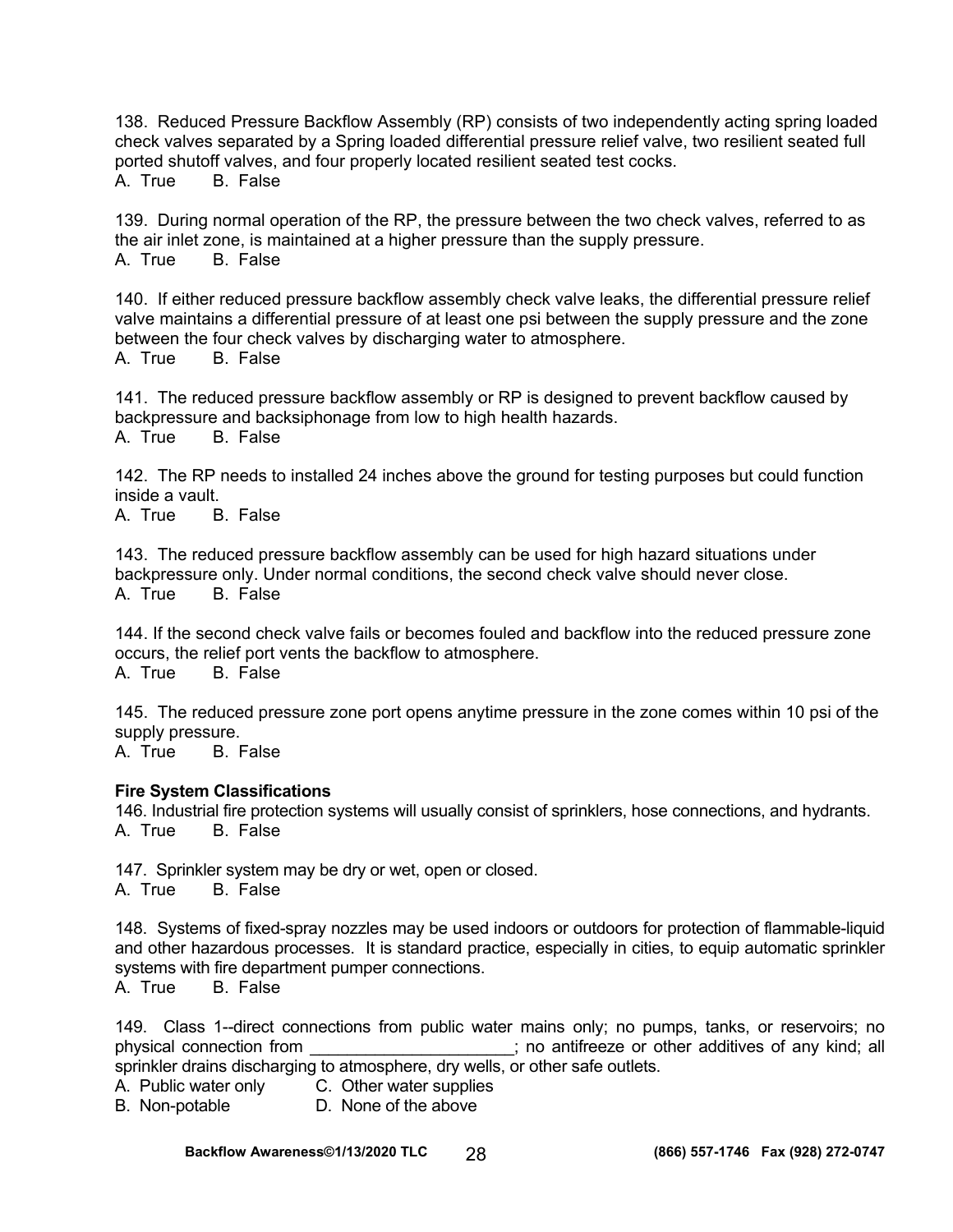150. Class 5--directly supplied from public mains, and interconnected with auxiliary supplies, such as: pumps taking suction from reservoirs exposed to contamination, or rivers and ponds; driven wells; mills or\_\_\_\_\_\_\_\_\_\_\_\_\_\_\_\_\_\_; or where antifreeze or other additives are used.<br>A. Public water only execute C. Other industrial water systems

C. Other industrial water systems

B. An auxiliary water supply D. None of the above

151. Class 6--combined industrial and fire protection systems supplied from the

with or without gravity storage or pump suction tanks.

A. Public water mains only C. Antifreeze or other additives

B. With or without gravity storage D. None of the above

152. Class 3--direct connection from the state of the following: elevated storage tanks; fire pumps taking suction from above-ground covered reservoirs or tanks; and pressure tanks.

A. An auxiliary water supply C. Antifreeze or other additives

B. Public water supply main D. None of the above

153. All storage facilities are filled or connected to public water only, the water in the tanks to be maintained in potable conditions. Otherwise, \_\_\_\_\_\_\_\_\_\_\_\_\_\_ systems are the same as Class 1.

A. Class 3 C. Class 2

B. Class 4 D. None of the above

154. Class 4--directly supplied from public mains similar to Classes 1 and 2, and with an auxiliary water supply on or available to the premises; or \_\_\_\_\_\_\_\_\_\_\_\_\_\_\_\_\_\_\_\_\_\_\_\_\_may be located within I,700 ft. of the pumper connection.

A. An auxiliary water supply C. Antifreeze or other additives

B. Gravity storage D. None of the above

155. Class 2--same as class 1, except that booster pumps may be installed in the connections from\_\_\_\_\_\_\_\_\_\_\_\_\_\_\_\_\_\_\_\_\_\_\_\_.

A. Public water only C. Other water supplies

B. The street mains D. None of the above

156. Booster pumps do not affect the potability of the system; it is necessary, however, to avoid drafting so much water that pressure in the water main is reduced below psi.

A. 10 C. 100

B. 20 D. None of the above

## **Thermal Expansion Tank (Closed Loop System)**

157. Prior to the installation of the backflow device, the volume of water in customer's pipes, which can expand when heated, could easily flow back into the public water system. With the installation of the backflow preventer, the water pressure in the customer's pipes may build up, particularly when the hot water system is activated.

A. True B. False

158. To prevent thermal expansion, the Administrative Authority or Water Provider will suggest having a thermal expansion tank installed.

A. True B. False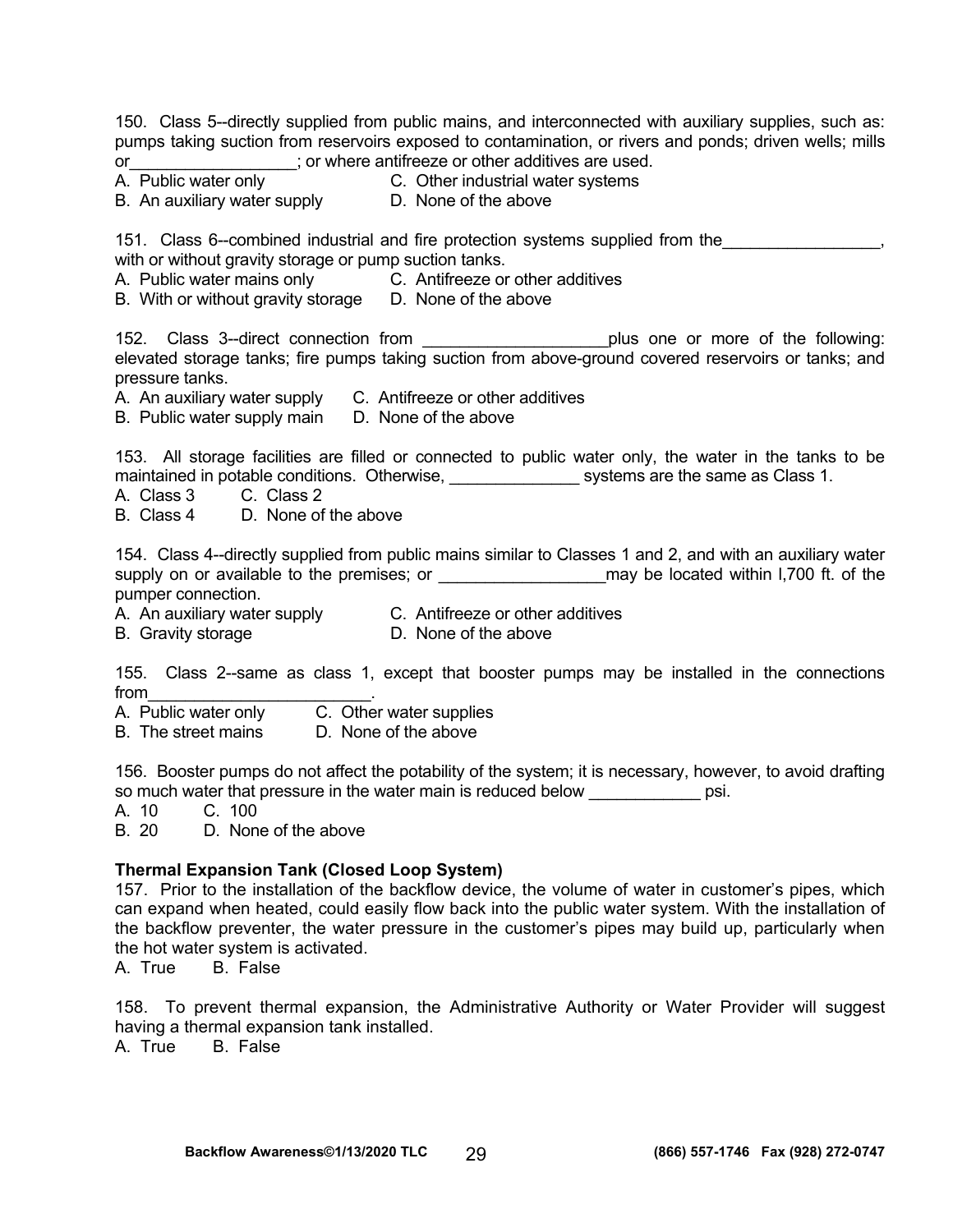159. A setting between degrees is considered appropriate for most household users. A. 115-125 C. 212-220 B. 150-212 D. None of the above

160. A thermal expansion tank is a small tank with an air/ water bladder. The air in the bladder can be compressed, enabling the water to expand into this tank, relieving pressure on other fixtures. This tank is to be located on the cold water side of the hot water tank.

A. True B. False

#### **New EPA Rules for Distribution Reduction of Lead in Drinking Water Act**

161. The Reduction of Lead in Drinking Water Act means municipalities, water districts and developers who work with and pay for water infrastructure need to be completed. A. True B. False

162. Lead in drinking water can also cause a variety of adverse health effects. In babies and children, exposure in drinking water above the action level can result in delays in physical and mental development, along with slight deficits in attention span and learning abilities. In adults, it can cause increases in blood pressure.

A. True B. False

163. Homes built after 2019 are more likely to have lead pipes, fixtures and solder.

A. True B. False

164. New homes are also at risk: even legally "lead-free" plumbing may contain up to 8 percent lead. A. True B. False

165. Reduction of Lead in Drinking Water Act is to amend the Safe Drinking Water Act regarding the use and introduction into commerce of lead pipes, plumbing fittings or fixtures, solder and flux. A. True B. False

166. This lead reduction law was established a prospective effective date of January 4, 2014, which provided a three-year timeframe for affected parties to transition to the new requirements. A. True B. False

## **Pervasive Environmental Contaminant**

167. Lead can be consumed from various sources, including lead paint and house dust contaminated by lead paint, as well as soil, drinking water, and food. A. True B. False

168. Because lead accrues in the body, all sources of lead should be controlled or eliminated to prevent childhood lead poisoning.

A. True B. False

169. Beginning in the 1970s, lead concentrations in air, tap water, food, dust, and soil began to be substantially reduced, resulting in significantly reduced blood lead levels in children throughout the United States.

A. True B. False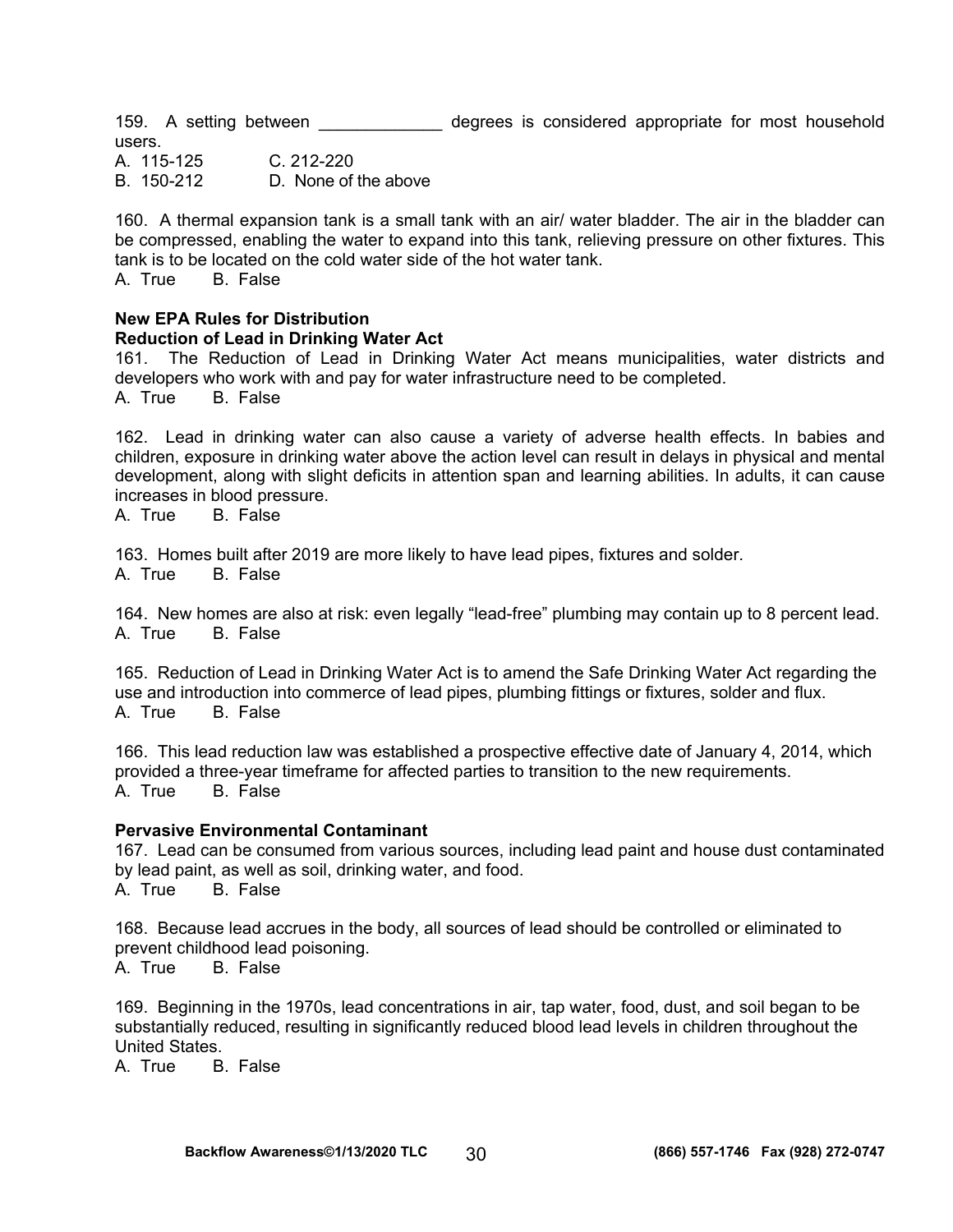#### **Summary**

170. Cross-connections and backflow represent a by allowing chemical and biological contaminants into the potable water supply (a conclusion of the Microbial/Disinfection Byproducts Federal Advisory Committee (M/DBP FACA)).

A. Insignificant public health risk C. Significant public health risk

B. Detected backflow incidents D. None of the above

171. A wide number and range of chemical and biological contaminants have been reported to enter the distribution system through\_\_\_\_\_\_\_\_\_\_\_\_\_\_\_\_\_\_\_\_.<br>A. Cross-connections and backflow \_\_\_\_\_C. Lead to backflow incidents

- A. Cross-connections and backflow
- B. Backflow long-termD. None of the above

172. Pesticides, sewage, antifreeze, coolants, and detergents were the most frequent types of reported.

A. Contaminants C. Significant public health risks

B. Detected backflow incidents D. None of the above

173. These problems include: an inability to detect incidents without health effects; incidents with health effects that are unreported because affected individuals do not realize a connection between **Example 20** in the requirement on either health officials or water system officials to report detected backflow incidents; and no central repository for reported illness.

A. Contamination incidents C. Their illness and the drinking water<br>B. Detected backflow incidents D. None of the above

B. Detected backflow incidents

174. Where undetected, cross-connections may also expose consumers to **excomenance** from backflow long-term.

A. Contaminants C. Their illness and the drinking water

B. Detected incidents D. None of the above

175. Although a wide range of contaminants have been reported, the number on contamination incidents is considered a likely underestimate due to problems in detecting, reporting, and documenting incidents.

A. True B. False

176. Cross-connections can be prevented through mechanical means and through programs administered by local or state officials to specifically locate and

A. Prevent backflow C. Eliminate cross-connections and prevent backflow

B. Backflow long-termD. None of the above

177. Officials can also take measures to correct deficiencies that either have the potential to lead to backflow incidents or have already caused a\_\_\_\_\_\_\_\_\_\_\_\_\_\_, and they can increase monitoring for indicators of potential problems to improve reaction time to future incidents.

- 
- A. Problem C. Backflow incident
- B. Backflow long-termD. None of the above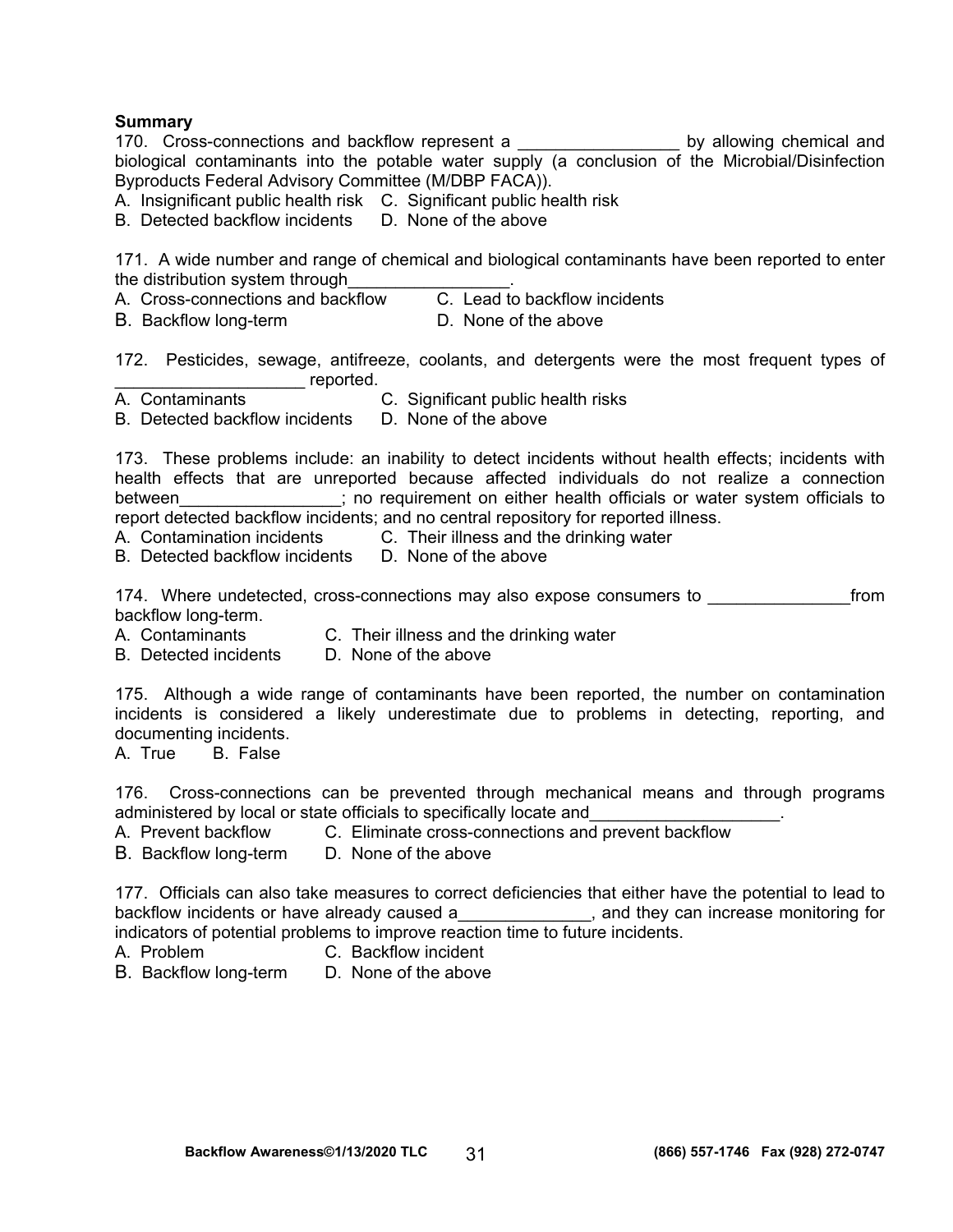# **Safety Section**

## **Scope**

178. According to the text, you are required to recognize **the enducated in the set of the set of the set of the s** confined spaces.

A. Internal configurations C. The dangers and hazards

- 
- B. Permit-Required Confined Spaces D. None of the above
- 

# **Confined Space Entry Program -Purpose**

179. The Confined Space Entry Program is provided to protect authorized employees that will enter confined spaces from safety or health hazards associated with confined spaces. A. True B. False

## **Confined space:**

180. A confined space is large enough or so configured that an employee can

- C. Recognize serious safety or health hazards A. Have sufficient oxygen<br>
B. Bodily enter and perform work 
D. None of the above
- -
- A. An internal configuration
- B. Hazardous atmospheres **D. None of the above**
- 181. A confined space is not designed for  $\frac{1}{C}$ . Continuous employee occupancy
	-

182. A permit required confined space (permit space) contains or has a potential to contain a

- $\mathcal{L}_\text{max}$  and  $\mathcal{L}_\text{max}$  and  $\mathcal{L}_\text{max}$ A. Recognized external configuration C. Entry or exit
- 
- 
- B. Hazardous atmosphere **D.** None of the above
- 183. A permit required confined space (permit space) has an internal configuration such that could be trapped or asphyxiated by inwardly converging walls or by a floor that slopes downward and tapers to a smaller cross-section.
- A. An entrant C. An external configuration
- B. Non-hazardous atmosphere D. None of the above

## **Confined Space Hazards**

184. Fatalities and injuries constantly occur among construction workers who are required to enter

- $\mathcal{L}=\mathcal{L}^{\mathcal{L}}$ A. An external configuration **C. Confined spaces** 
	-
- B. Non-hazardous atmosphere D. None of the above

## **Inherent Hazards**

185. \_\_\_\_\_\_\_\_\_\_\_\_\_\_\_\_\_\_\_\_\_\_\_\_ are associated with specific types of equipment and the interactions among them. These hazards can be electrical, thermal, chemical, mechanical, etc.

- A. Inherent hazards C. Unrecognized serious safety or health hazards
- B. Non-hazardous atmospheres D. None of the above

# **Induced Hazards**

186. \_\_\_\_\_\_\_\_\_\_\_\_\_\_\_\_ result from a multitude of incorrect decisions and actions that occur during the actual construction process.

- A. Induced hazards C. Build-up of explosive gases
	-
- B. Below-grade locations D. None of the above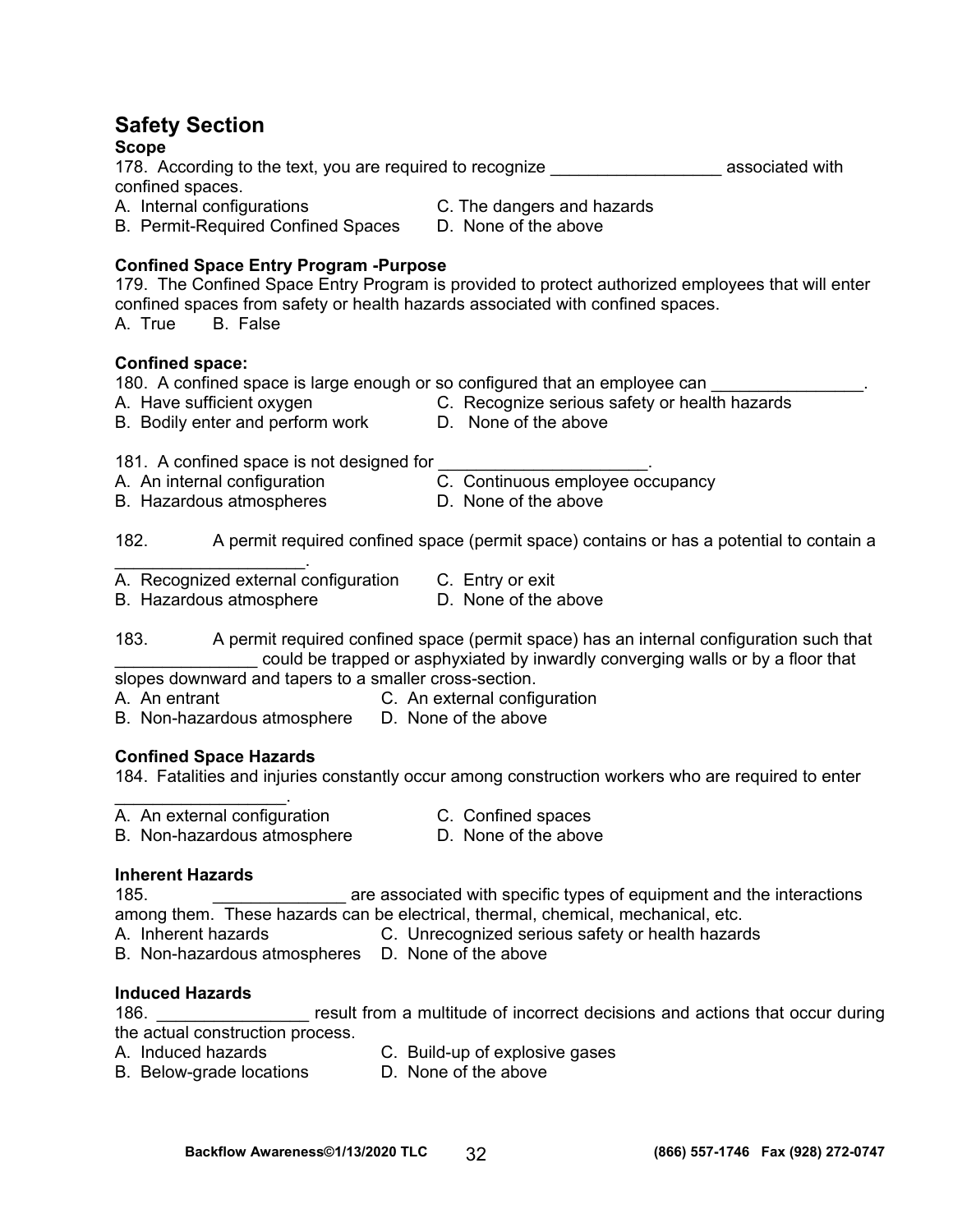#### **Typical Examples of Confined Workspaces**  187. Confined workspaces in construction contain \_\_\_\_\_\_\_\_\_\_\_\_\_\_\_\_\_\_\_\_\_.

| A. Purging agents<br>B. Below-grade location                                                                                                                        | C. Both inherent and induced hazards<br>D. None of the above                                                                                                                                                                                                  |
|---------------------------------------------------------------------------------------------------------------------------------------------------------------------|---------------------------------------------------------------------------------------------------------------------------------------------------------------------------------------------------------------------------------------------------------------|
| <b>Vaults</b><br>of functions.<br>A. Common confined spaces C. A variety of vaults<br><b>B.</b> Hazards                                                             | 188. Workers must enter _______________________ found on the construction jobsite to perform a number<br>D. None of the above                                                                                                                                 |
| <b>Oxygen-Deficient Atmosphere</b><br>189. The ever-present possibility of<br>confronting construction workers while working in vaults.<br><b>B.</b> Vaults         | is one of the major problems<br>A. A common confined space C. An oxygen-deficient atmosphere<br>D. None of the above                                                                                                                                          |
| <b>Explosive or Toxic Gases, Vapors, or Fumes</b><br>confined space.<br>A. Purging agents C. Welding and soldering<br>B. Below-grade locations D. None of the above | 190. <b>Some Servey Servey Servey Servey Servey Servey Servey Servey Servey Servey Servey Servey Servey Servey Servey Servey Servey Servey Servey Servey Servey Servey Servey Servey Servey Servey Servey Servey Servey Servey S</b>                          |
| <b>Electrical Shock</b><br>191.<br><b>B.</b> Electrical shock                                                                                                       | results because the contractor has not provided an approved grounding<br>system or the protection afforded by ground-fault circuit interrupters or low-voltage systems.<br>A. Common confined space C. An oxygen-deficient atmosphere<br>D. None of the above |
| <b>Materials Falling In and On</b><br>B. Hazard                                                                                                                     | 192. According to the text, a measurement of normally considered a problem associated with<br>confined spaces is material or equipment which may fall into the vault.<br>A. Common confined space C. Oxygen-deficient atmosphere<br>D. None of the above      |
| <b>Condenser Pits</b><br>plants are often overlooked as<br>A. Common confined spaces<br><b>B.</b> Hazards                                                           | Because of their large size, condenser pits found in the construction of nuclear power<br>C. Potentially hazardous confined spaces<br>D. None of the above                                                                                                    |
|                                                                                                                                                                     |                                                                                                                                                                                                                                                               |

**Manholes** 

194. Manholes are necessary to provide a means of entry into and exit from vaults, tanks, and pits, but these confined spaces may present \_\_\_\_\_\_\_\_\_\_\_\_\_\_\_\_\_\_ which could cause injuries and fatalities.

- A.Serious hazards C. Sumps
	-
- B. Ventilation ducts D. None of the above
-